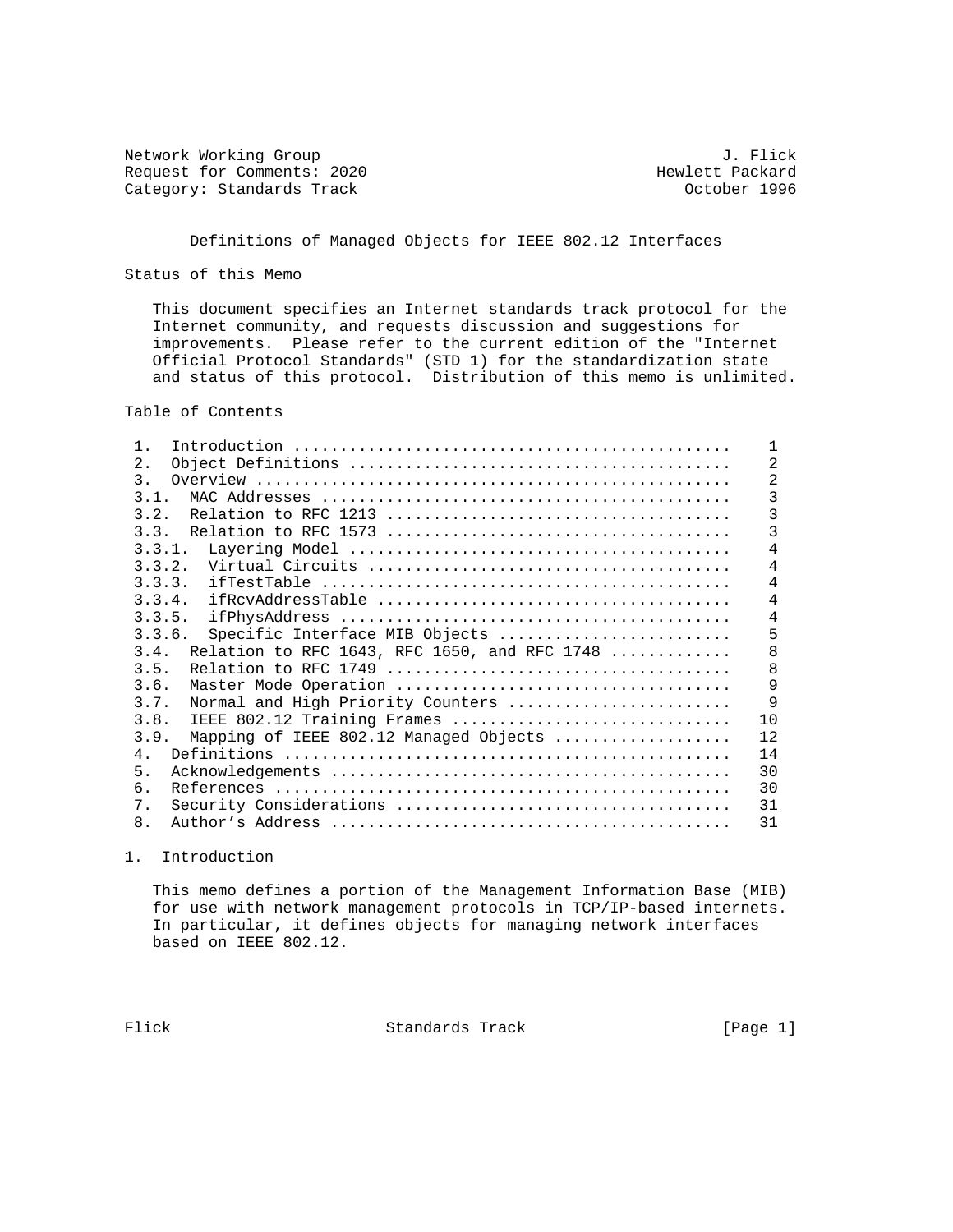#### 2. Object Definitions

 Management information is viewed as a collection of managed objects, residing in a virtual information store, termed the Management Information Base (MIB). Collections of related objects are defined in MIB modules. MIB modules are written using a subset of Abstract Syntax Notation One (ASN.1) [1] termed the Structure of Management Information (SMI) [2]. In particular, each object type is named by an OBJECT IDENTIFIER, an administratively assigned name. The object type together with an object instance serves to uniquely identify a specific instantiation of the object. For human convenience, we often use a textual string, termed the descriptor, to refer to the object type.

#### 3. Overview

 Instances of these object types represent attributes of an interface to an IEEE 802.12 communications medium. At present, IEEE 802.12 media are identified by one value of the ifType object in the Internet-standard MIB:

ieee80212(55)

 For this interface, the value of the ifSpecific variable in the MIB- II [5] has the OBJECT IDENTIFIER value:

dot12MIB OBJECT IDENTIFIER  $::=$  { transmission 45 }

 The values for the ifType object are defined by the IANAifType textual convention. The Internet Assigned Numbers Authority (IANA) is responsible for the assignment of all Internet numbers, including new ifType values. Therefore, IANA is responsible for maintaining the definition of this textual convention. The current definition of the IANAifType textual convention is available from IANA's World Wide Web server at:

http://www.iana.org/iana/

 The definitions presented here are based on the IEEE Standard 802.12-1995, [6] Clause 13 "Layer management functions and services", and Annex C "GDMO Specifications for Demand Priority Managed Objects". Implementors of these MIB objects should note that the IEEE document explicitly describes (in the form of Pascal pseudocode) when, where, and how various MAC attributes are measured. The IEEE document also describes the effects of MAC actions that may be invoked by manipulating instances of the MIB objects defined here.

Flick Standards Track [Page 2]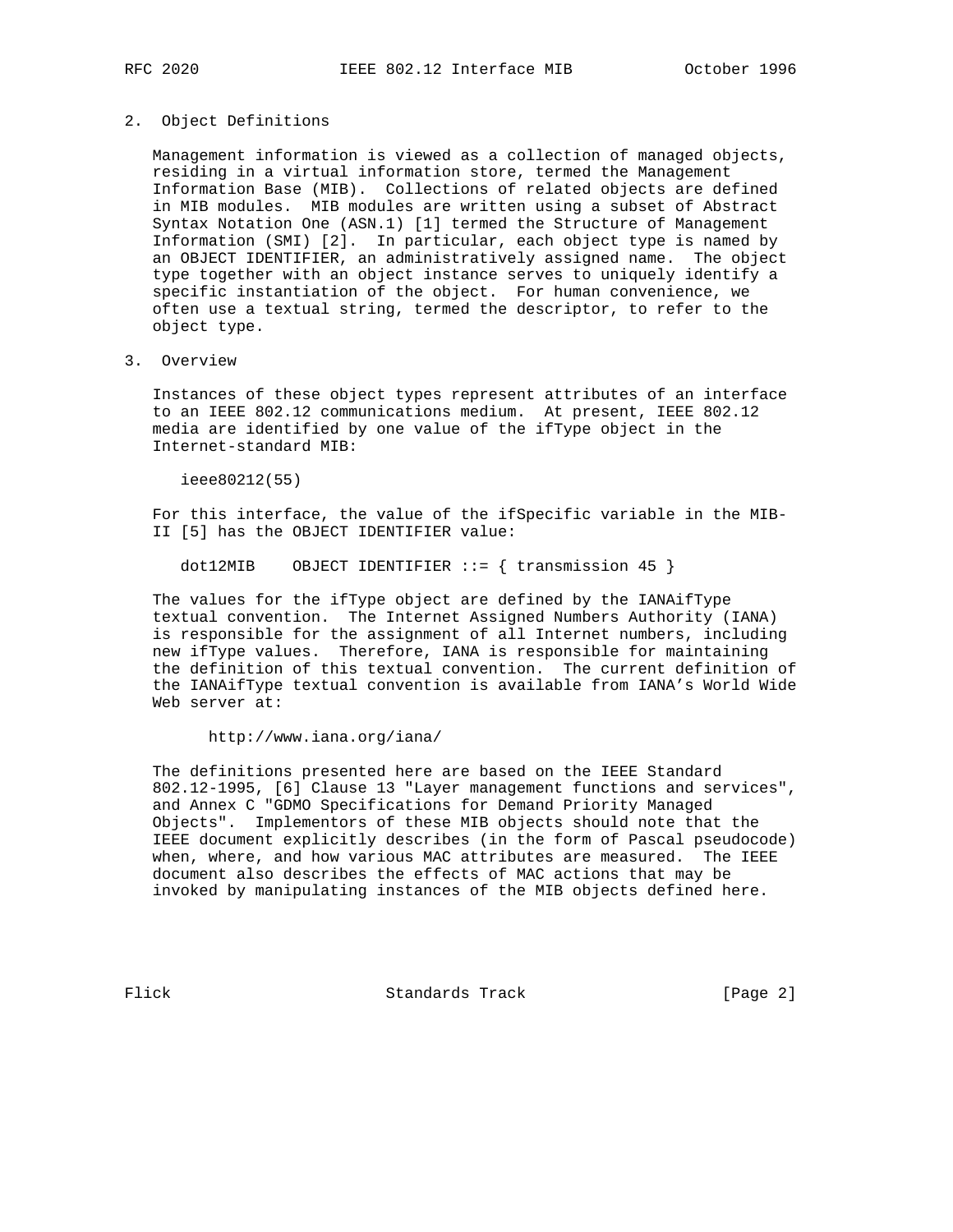To the extent that some of the attributes defined in [6] are represented by previously defined objects in the Internet-standard MIB [5] or in the Evolution of the Interfaces Group of MIB-II [7], such attributes are not redundantly represented by objects defined in this memo. Among the attributes represented by objects defined in other memos are the number of octets transmitted or received on a particular interface, the MAC address of an interface, and multicast information associated with an interface.

### 3.1. MAC Addresses

 All representations of MAC addresses in this MIB module, and in other related MIB modules (like RFC 1573), are in "canonical" order defined by 802.1a, i.e., as if it were transmitted least significant bit first. This is true even if the interface is operating in token ring framing mode, which requires MAC addresses to be transmitted most significant bit first.

3.2. Relation to RFC 1213

 This section applies only when this MIB is used in conjunction with the "old" (i.e., pre-RFC 1573) interface group.

 The relationship between an IEEE 802.12 interface and an interface in the context of the Internet-standard MIB is one-to-one. As such, the value of an ifIndex object instance can be directly used to identify corresponding instances of the objects defined herein.

3.3. Relation to RFC 1573

 RFC 1573, the Interface MIB Evolution, requires that any MIB which is an adjunct of the Interface MIB, clarify specific areas within the Interface MIB. These areas are intentionally left vague in RFC 1573 to avoid over constraining the MIB, thereby precluding management of certain media-types.

 An agent which implements this MIB module must support the ifGeneralGroup, ifStackGroup, ifHCPacketGroup, and ifRcvAddressGroup of RFC 1573.

 Section 3.3 of RFC 1573 enumerates several areas which a media specific MIB must clarify. In addition, there are some objects in RFC 1573 for which additional clarification of how to apply them to an IEEE 802.12 interface would be helpful. Each of these areas is addressed in a following subsection. The implementor is referred to RFC 1573 in order to understand the general intent of these areas.

Flick Standards Track [Page 3]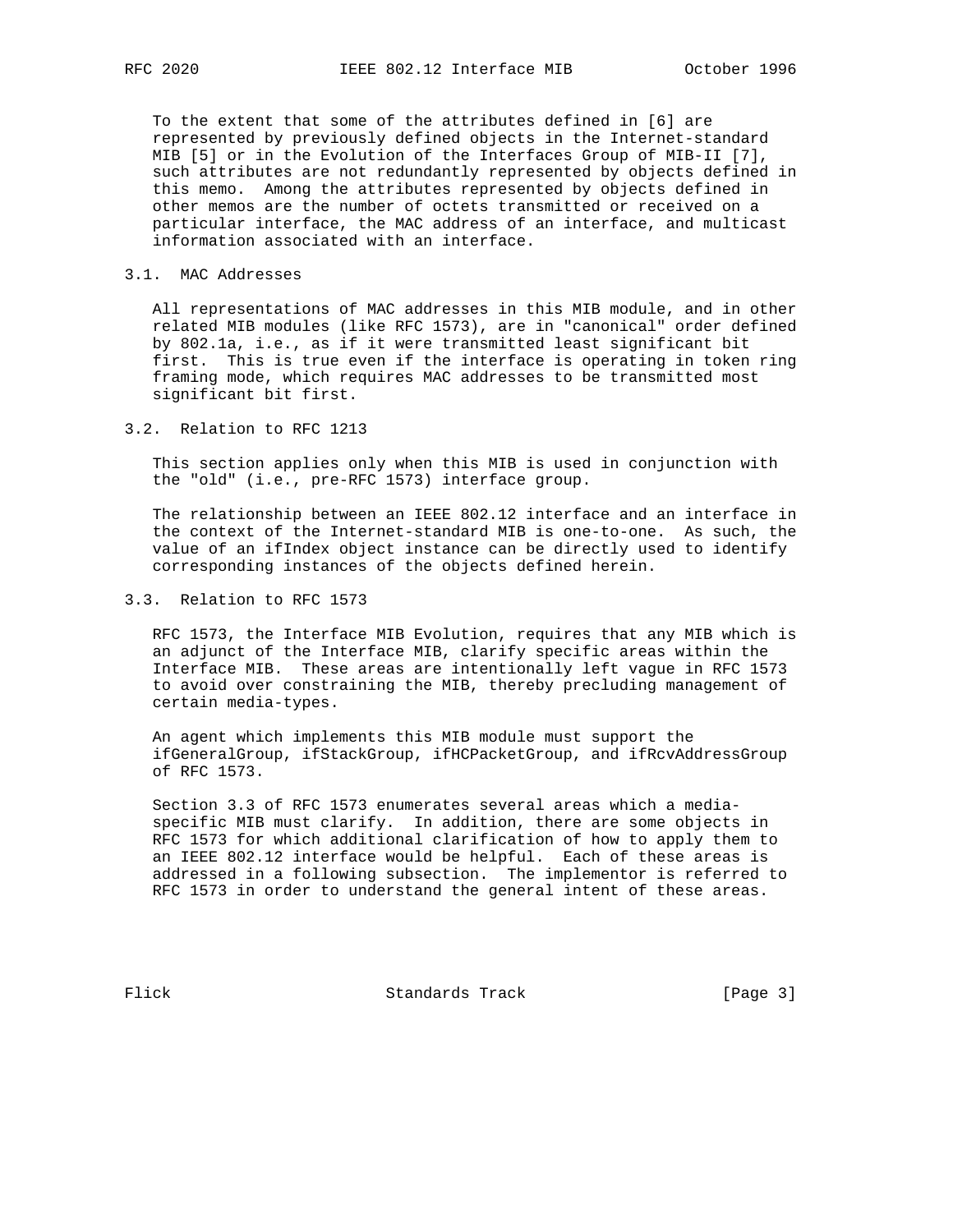# 3.3.1. Layering Model

 For the typical usage of this MIB module, there will be no sub-layers "above" or "below" the 802.12 Interface. However, this MIB module does not preclude such layering.

# 3.3.2. Virtual Circuits

 This medium does not support virtual circuits and this area is not applicable to this MIB.

# 3.3.3. ifTestTable

 This MIB does not define any tests for media instrumented by this MIB. Implementation of the ifTestTable is not required. An implementation may optionally implement the ifTestTable to execute vendor specific tests.

### 3.3.4. ifRcvAddressTable

 This table contains all IEEE addresses, unicast, multicast, and broadcast, for which this interface will receive packets and forward them up to a higher layer entity for consumption. In addition, when the interface is using 802.5 framing mode, the ifRcvAddressTable will contain the functional address mask.

 In the event that the interface is part of a MAC bridge, this table does not include unicast addresses which are accepted for possible forwarding out some other port. This table is explicitly not intended to provide a bridge address filtering mechanism.

## 3.3.5. ifPhysAddress

 This object contains the IEEE 802.12 address which is placed in the source-address field of any frames that originate at this interface. Usually this will be kept in ROM on the interface hardware. Some systems may set this address via software.

 In a system where there are several such addresses the designer has a tougher choice. The address chosen should be the one most likely to be of use to network management (e.g. the address placed in ARP responses for systems which are primarily IP systems).

 If the designer truly can not choose, use of the factory-provided ROM address is suggested.

 If the address can not be determined, an octet string of zero length should be returned.

Flick Standards Track [Page 4]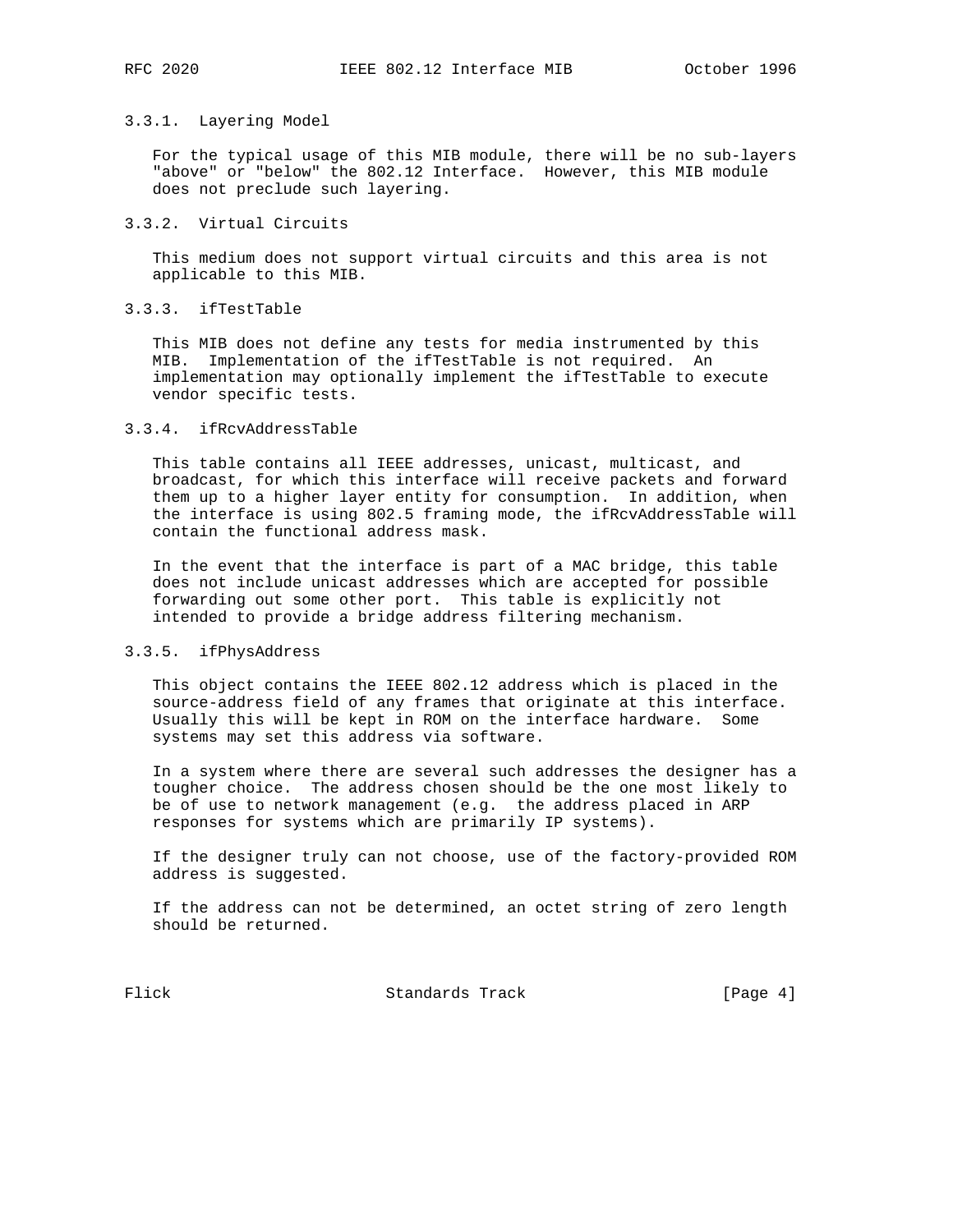The address is stored in binary in this object. The address is stored in "canonical" bit order, that is, the Group Bit is positioned as the low-order bit of the first octet. Thus, the first byte of a multicast address would have the bit 0x01 set. This is true even when the interface is using token ring framing mode, which transmits addresses high-order bit first.

### 3.3.6. Specific Interface MIB Objects

 The following table provides specific implementation guidelines for the interface group objects in the conformance groups listed above.

- Object Use for an 802.12 Interface
- ifIndex Each 802.12 interface is represented by an ifEntry. Interface tables in this MIB module are indexed by ifIndex.
- ifDescr Refer to [7].

ifType The IANA reserved value for 802.12 - 55.

- ifMtu The value of ifMtu on an 802.12 interface will depend on the type of framing that is in use on that interface. Changing the dot12DesiredFramingType may have the effect of changing ifMtu after the next time that the interface trains. When dot12CurrentFramingType is equal to frameType88023, ifMtu will be equal to 1500. When dot12CurrentFramingType is equal to frameType88025, ifMtu will be 4464.
- ifSpeed The speed of the interface in bits per second. For current 802.12 implementations, this will be equal to 100,000,000 (100 million).

ifPhysAddress See Section 3.3.5.

Flick Standards Track [Page 5]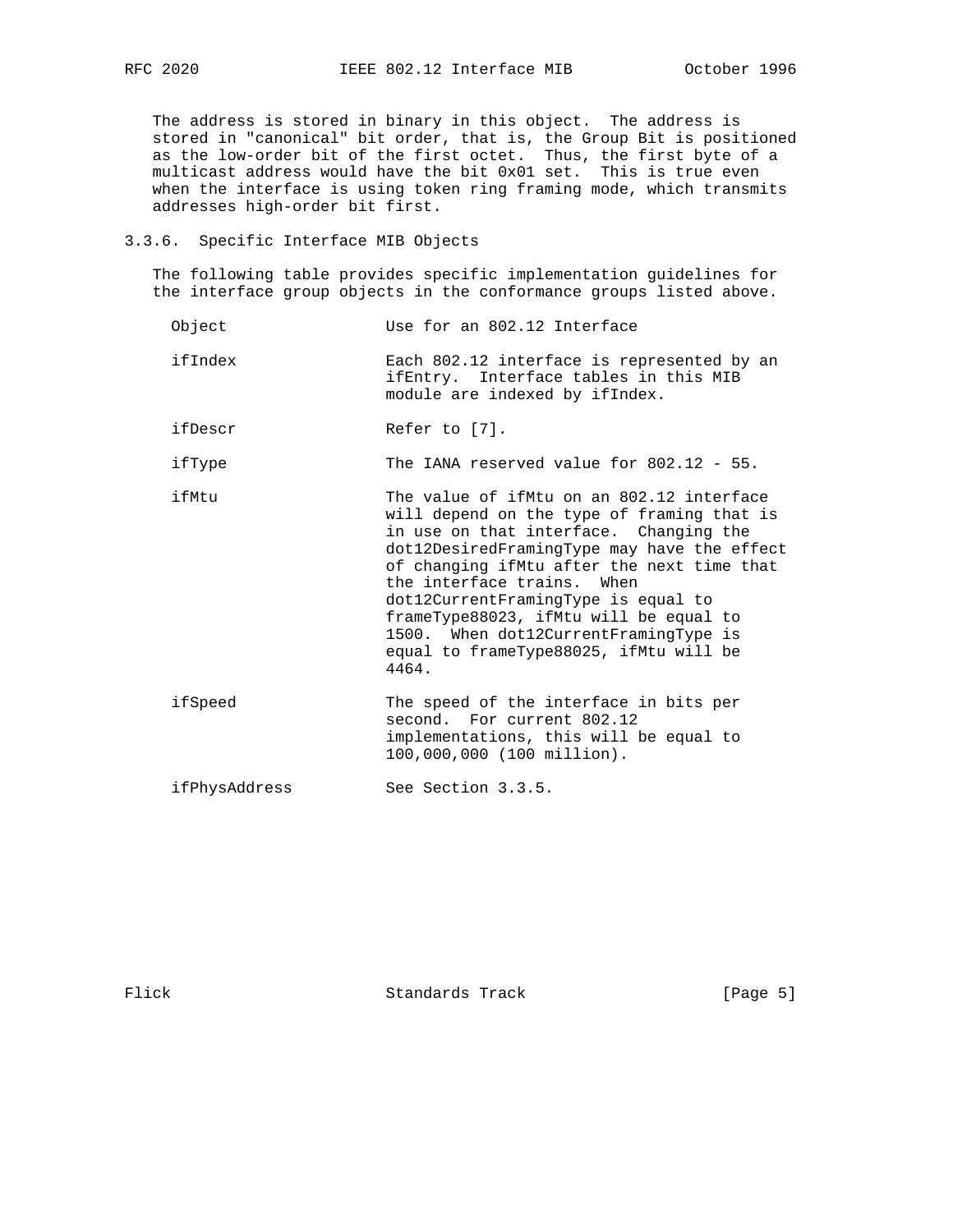- ifAdminStatus Write access is not required. Support for 'testing' is not required. Setting this object to 'up' will cause dot12Commands to be set to 'open'. Setting this object to 'down' will cause dot12Commands to be set to 'close'. Setting dot12Commands to 'open' will set this object to 'up'. Setting dot12Commands to 'close' will set this object to 'down'. Setting dot12Commands to 'reset' will have no effect on this object.
- ifOperStatus When dot12Status is equal to 'opened', this object will be equal to 'up'. When dot12Status is equal to 'closed', 'opening', 'openFailure' or 'linkFailure', this object will be equal to 'down'. Support for 'testing' is not required, but may be used to indicate that a vendor specific test is in progress. The value 'dormant' has no meaning for an IEEE 802.12 interface.
- ifLastChange Refer to [7].
- ifInOctets The number of octets in valid MAC frames received on this interface, including the MAC header and FCS.
- ifInUcastPkts Refer to [7].
- ifInDiscards Refer to [7].
- ifInErrors The sum for this interface of dot12InIPMErrors, dot12InOversizeFrameErrors, dot12InDataErrors, and any additional internal errors that may occur in an implementation.
- ifInUnknownProtos Refer to [7].
- ifOutOctets The number of octets transmitted in MAC frames on this interface, including the MAC header and FCS.
- ifOutUcastPkts Refer to [7].
- ifOutDiscards Refer to [7].

| Flick | Standards Track | [Page $6$ ] |  |
|-------|-----------------|-------------|--|
|       |                 |             |  |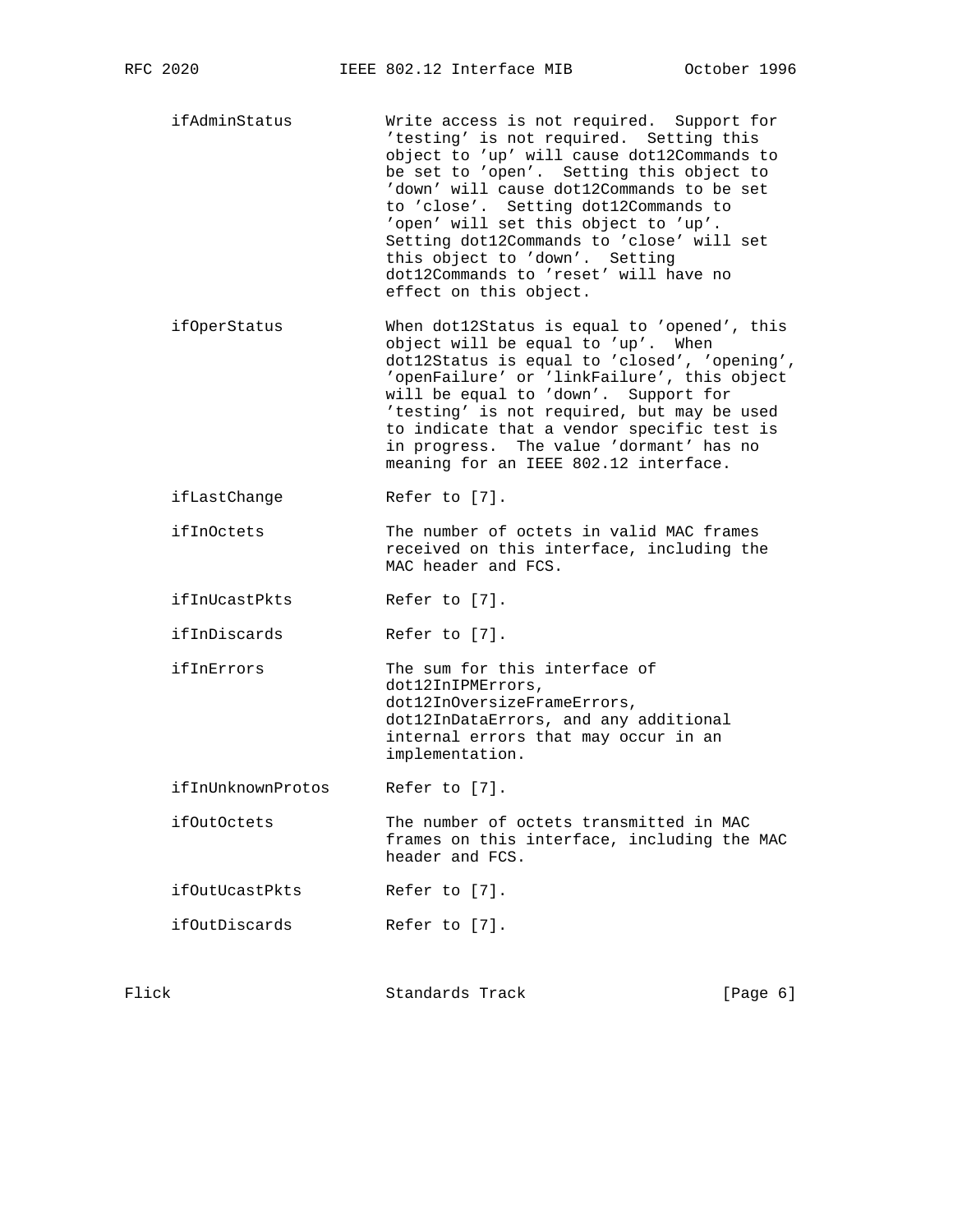- ifOutErrors The number of implementation-specific internal transmit errors on this interface.
- ifName Locally-significant textual name for the interface (e.g. vg0).
- ifInMulticastPkts Refer to [7]. When dot12CurrentFramingType is frameType88025, this count includes packets addressed to functional addresses.
- ifInBroadcastPkts Refer to [7].
- ifOutMulticastPkts Refer to [7]. When dot12CurrentFramingType is frameType88025, this count includes packets addressed to functional addresses.
- ifOutBroadcastPkts Refer to [7].

ifHCInOctets 64-bit version of ifInOctets.

- ifHCOutOctets 64-bit version of ifOutOctets
- ifHC\*Pkts Not required for 100 MBit interfaces. Future IEEE 802.12 interfaces which operate at higher speeds may require implementation of these counters, but such interfaces are beyond the scope of this memo.
- ifLinkUpDownTrapEnable Refer to [7]. Default is 'enabled'.
- ifHighSpeed The speed of the interface in millions of bits per second. For current 802.12 implementations, this will be equal to 100.
- ifPromiscuousMode Reflects whether the interface has successfully trained and is currently operating in promiscuous mode. dot12DesiredPromiscStatus is used to select the promiscuous mode to be requested in the next training attempt. Setting ifPromiscuousMode will update dot12DesiredPromiscStatus and cause the interface to attempt to retrain using the new promiscuous mode. After the interface has retrained, ifPromiscuousMode will reflect the mode that is in use, not the mode that was requested.

Flick Standards Track [Page 7]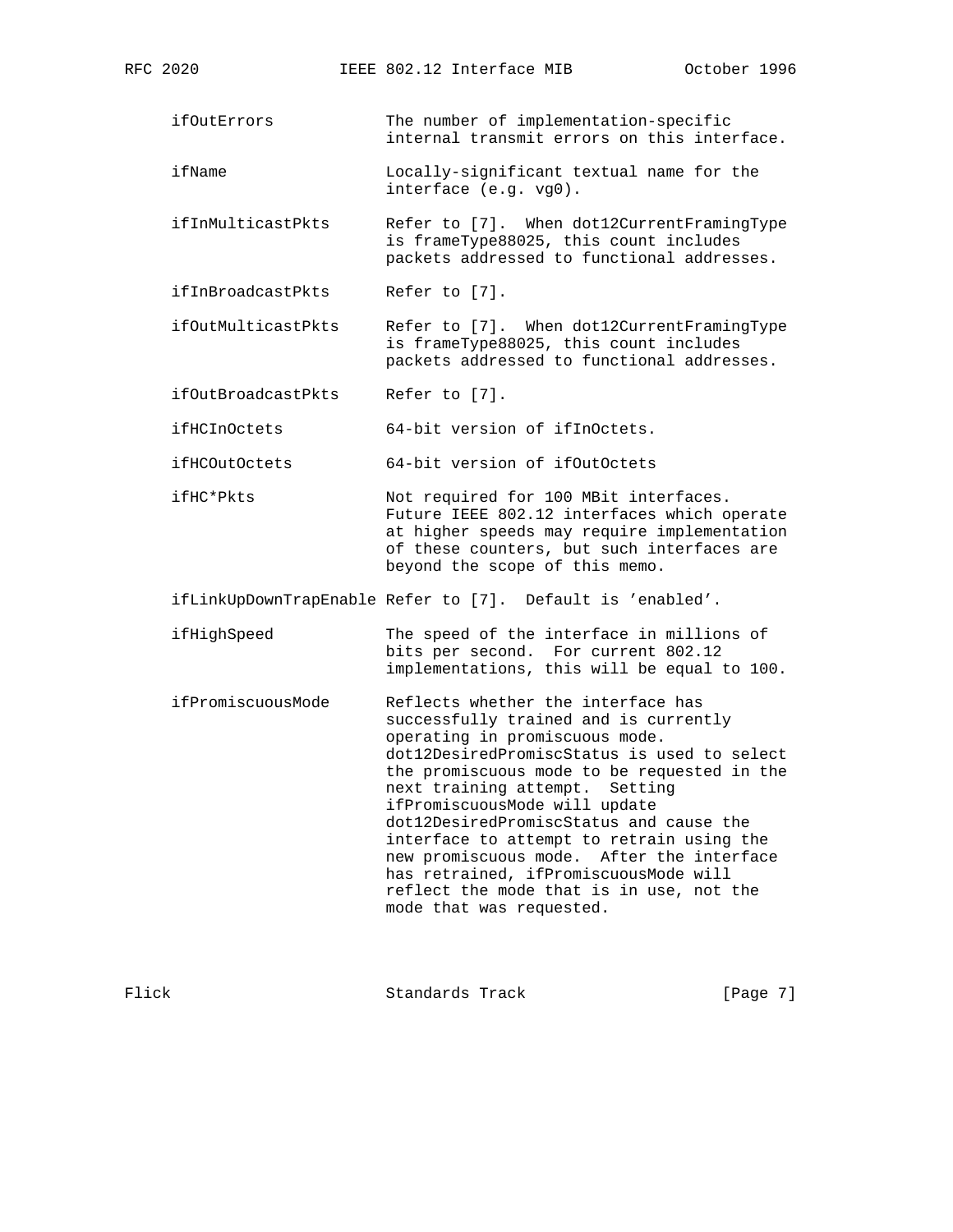ifConnectorPresent This will normally be 'true'. ifStackHigherLayer Refer to section 3.3.1 ifStackLowerLayer ifStackStatus ifRcvAddressAddress Refer to section 3.3.4. ifRcvAddressStatus ifRcvAddressType

# 3.4. Relation to RFC 1643, RFC 1650, and RFC 1748

 An IEEE 802.12 interface can be configured to operate in either ethernet or token ring framing mode. An IEEE 802.12 interface uses the frame format for the configured framing mode, but does not use the media access protocol for ethernet or token ring. Instead, IEEE 802.12 defines its own media access protocol, the Demand Priority Access Method (DPAM).

 There are existing standards-track MIB modules for instrumenting ethernet-like interfaces and token ring interfaces. At the time of this writing, they are: STD 50, RFC 1643, "Definitions of Managed Objects for Ethernet-like Interface Types" [8]; RFC 1650, "Definitions of Managed Objects for Ethernet-like Interface Types using SMIv2" [9]; and RFC 1748, "IEEE 802.5 MIB using SMIv2" [10]. These MIB modules are designed to instrument the media access protocol for these respective technologies. Since IEEE 802.12 interfaces do not implement either of these media access protocols, an agent should not implement RFC 1643, RFC 1650, or RFC 1748 for IEEE 802.12 interfaces.

3.5. Relation to RFC 1749

 When an IEEE 802.12 interface is operating in token ring framing mode, and the end node supports token ring source routing, the agent should implement RFC 1749, the IEEE 802.5 Station Source Routing MIB [11] for those interfaces.

Flick Standards Track [Page 8]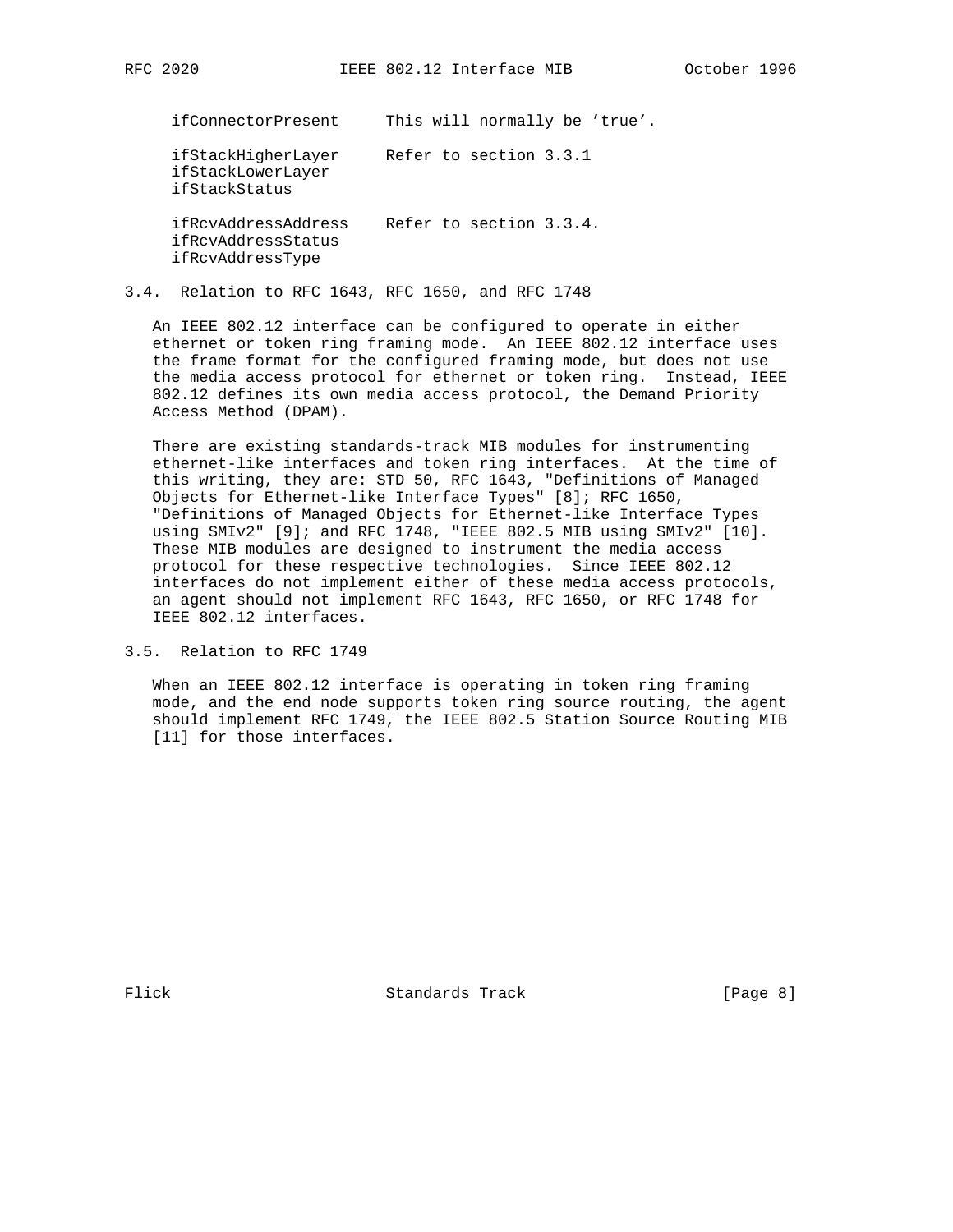#### 3.6. Master Mode Operation

 In an IEEE 802.12 network, "master" devices act as network controllers to decide when to grant requesting end-nodes permission to transmit. These master devices may be repeaters, or other active controller devices such as switches.

 Devices which do not act as network controllers, such as end-nodes or passive switches, are considered to be operating in "slave" mode.

 The dot12ControlMode object indicates if the interface is operating in master mode or slave mode.

#### 3.7. Normal and High Priority Counters

 The IEEE 802.12 interface MIB does not provide normal priority transmit counters. Standardization of normal priority transmit counters could not be justified -- ifOutUcastPkts, ifOutMulticastPkts, ifOutBroadcastPkts, ifOutOctets, dot12OutHighPriorityFrames, and dot12OutHighPriorityOctets should suffice. More precisely, the number of normal priority frames transmitted can be calculated as:

| outNormPriorityFrames = ifOutUcastPkts |                            |  |
|----------------------------------------|----------------------------|--|
|                                        | ifOutMulticastPkts         |  |
|                                        | ifOutBroadcastPkts         |  |
|                                        | dot120utHighPriorityFrames |  |

 The number of normal priority octets transmitted can be calculated as:

 outNormPriorityOctets = ifOutOctets dot12OutHighPriorityOctets

 On the other hand, normal priority receive counters are provided. The main reason for this is that the normal priority and high priority counters include errored frames, whereas the ifIn\*Pkts and ifInOctets do not include errored frames. dot12InNormPriorityFrames could be calculated, but the calculation is tedious:

| inNormPriorityFrames = ifInUcastPkts |                              |  |
|--------------------------------------|------------------------------|--|
|                                      | ifInMulticastPkts            |  |
|                                      | ifInBroadcastPkts            |  |
|                                      | dot12InNullAddressedFrames + |  |
|                                      | ifInErrors                   |  |
|                                      | ifInDiscards                 |  |
|                                      | ifInUnknownProtos            |  |
|                                      | dot12InHighPriorityFrames    |  |

Flick Standards Track [Page 9]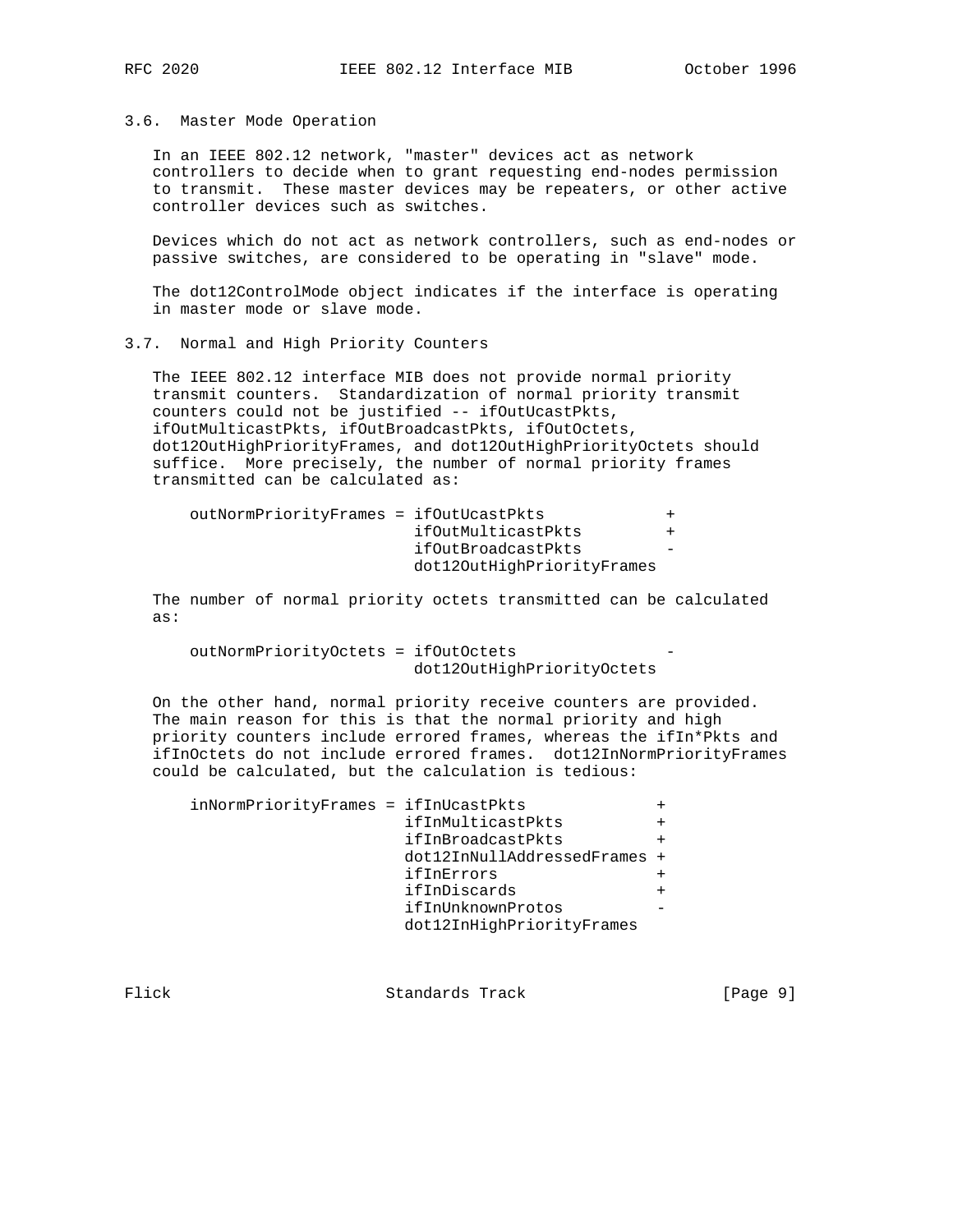dot12InNormPriorityOctets includes octets in unreadable frames, which is not available elsewhere. The number of octets in unreadable frames can be calculated as:

```
 octetsInUnreadableFrames = dot12InNormPriorityOctets +
                             dot12InHighPriorityOctets -
                             ifInOctets
```
Also, the total traffic at this interface can be calculated as:

 traffic = dot12InNormPriorityOctets + dot12InHighPriorityOctets + ifOutOctets

 In other words, the normal priority receive counters were deemed useful, whereas the normal priority transmit counters can be easily calculated from other available counters.

3.8. IEEE 802.12 Training Frames

 Training frames are special MAC frames that are used only during link initialization. Training frames are initially constructed by the device at the lower end of a link, which is the slave mode device for the link. The training frame format is as follows:

 +----+----+------------+--------------+----------+-----+ | DA | SA | Req Config | Allow Config | Data | FCS | +----+----+------------+--------------+----------+-----+

> DA = destination address (six octets) SA = source address (six octets) Req Config = requested configuration (2 octets) Allow Config = allowed configuration (2 octets) Data = data  $(594$  to  $675$  octets) FCS = frame check sequence (4 octets)

 Training frames are always sent with a null destination address. To pass training, an end node must use its source address in the source address field of the training frame. A repeater may use a non-null source address if it has one, or it may use a null source address.

Flick Standards Track [Page 10]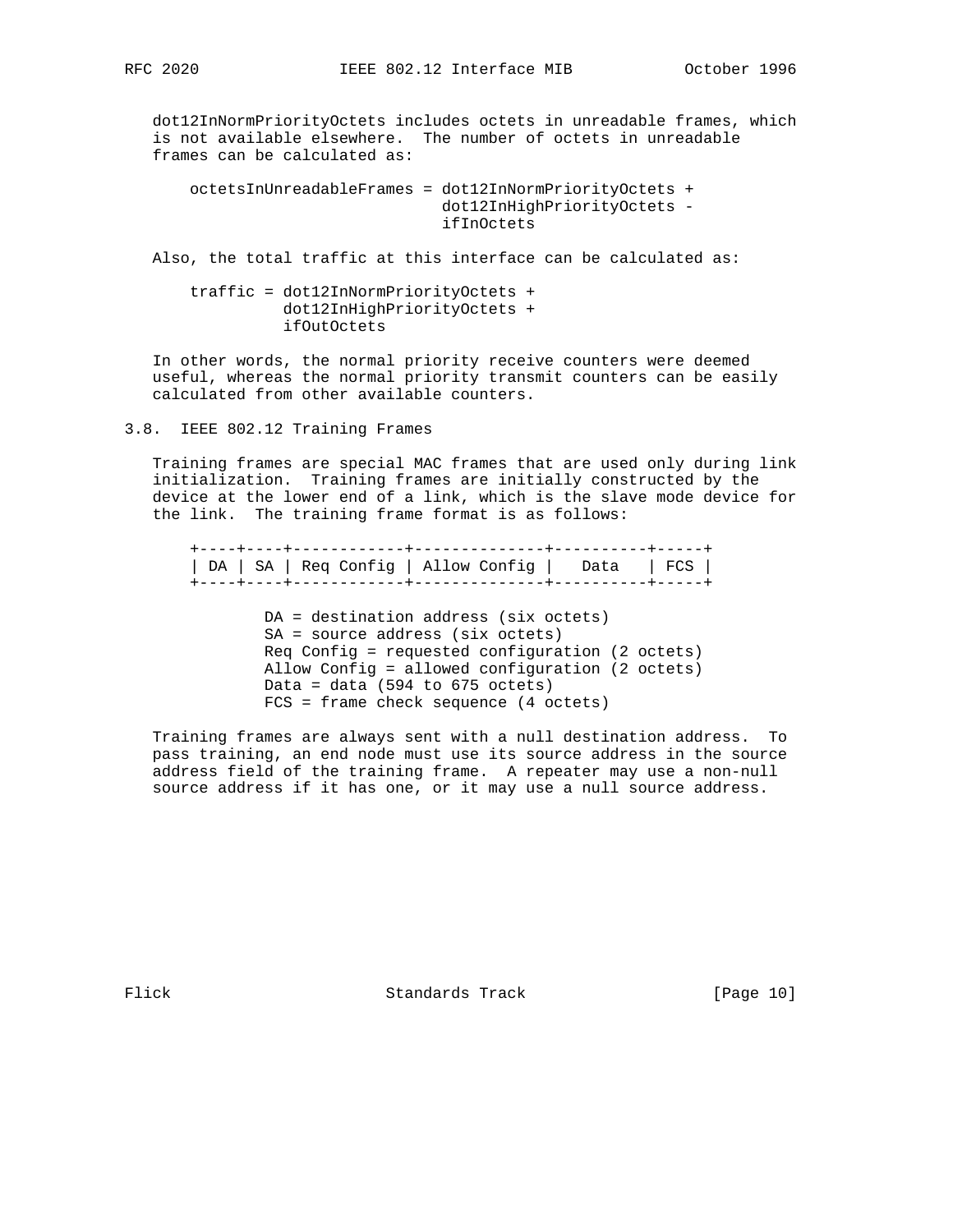The requested configuration field allows the slave mode device to inform the master mode device about itself and to request configuration options. The training response frame from the master mode device contains the slave mode device's requested configuration from the training request frame. The currently defined format of the requested configuration field as defined in the IEEE Standard 802.12-1995 standard is shown below. Please refer to the most current version of the IEEE document for a more up to date description of this field. In particular, the reserved bits may be used in later versions of the standard.

```
 First Octet: Second Octet:
  7 6 5 4 3 2 1 0 7 6 5 4 3 2 1 0
 +-+-+-+-+-+-+-+-+ +-+-+-+-+-+-+-+-+
|v|v|v|r|r|r|r| |r|F|r|r|F|F|F|P|P|R| +-+-+-+-+-+-+-+-+ +-+-+-+-+-+-+-+-+
 vvv: The version of the 802.12 training protocol with which
      the training initiator is compliant. The current version
      is 100.
 r: Reserved bits (set to zero)
 FF: 00 = frameType88023
      01 = frameType88025
      10 = reserved
      11 = frameTypeEither
 PP: 00 = singleAddressMode
      01 = promiscuousMode
      10 = reserved
      11 = reserved
 R: 0 = the training initiator is an end node
```
1 = the training initiator is a repeater

 The allowed configuration field allows the master mode device to respond with the allowed configuration. The slave mode device sets the contents of this field to all zero bits. The master mode device sets the allowed configuration field as follows:

 First Octet: Second Octet: 7 6 5 4 3 2 1 0 7 6 5 4 3 2 1 0 +-+-+-+-+-+-+-+-+ +-+-+-+-+-+-+-+-+  $|v|v|v|D|C|N|r|r|$   $|r|r|r|F|F|P|P|R|$ +-+-+-+-+-+-+-+-+ +-+-+-+-+-+-+-+-+

 vvv: The version of the 802.12 training protocol with which the training responder is compliant. The current version is 100.

Flick **Standards Track** [Page 11]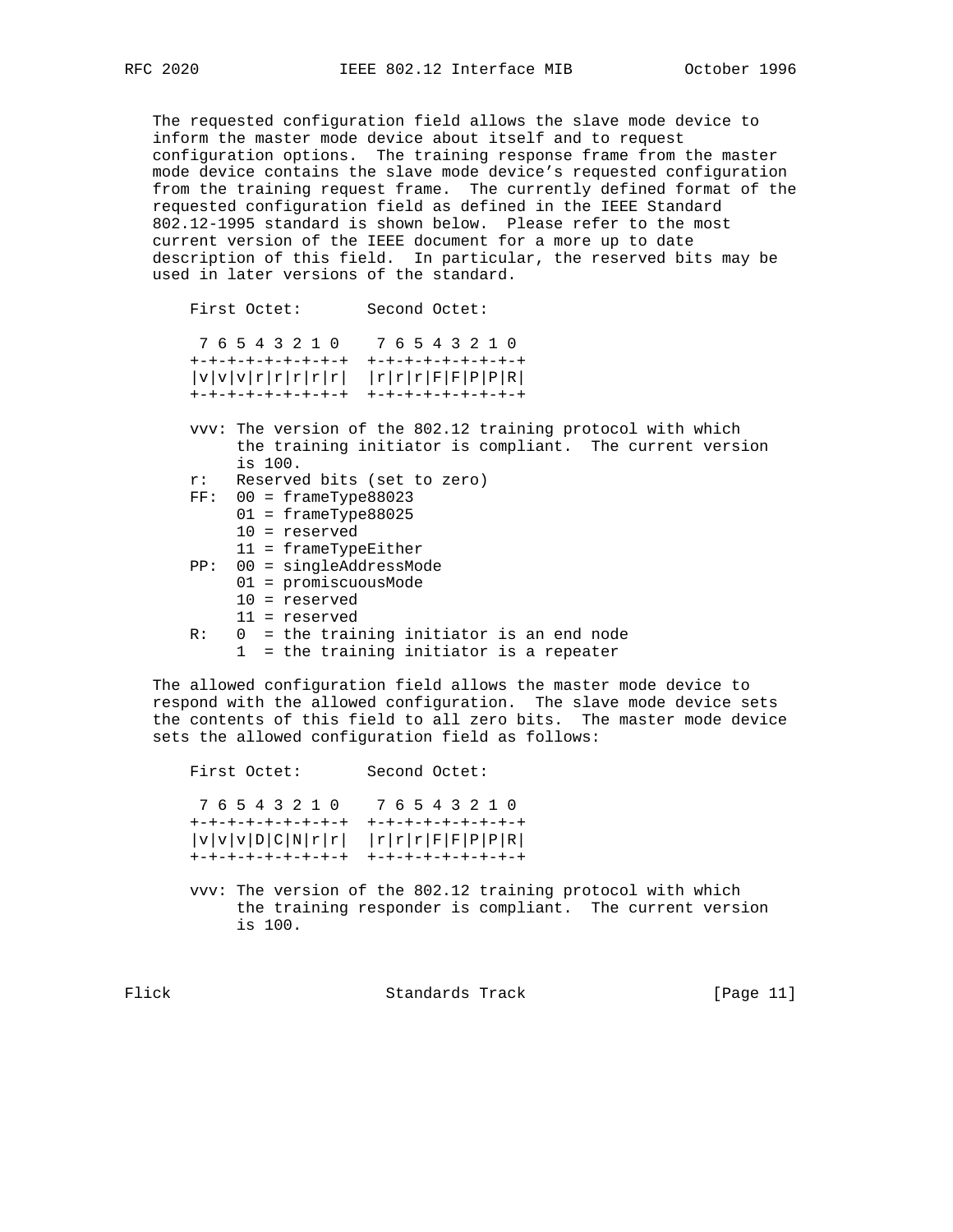- D: 0 = No duplicate address has been detected.
- $1 =$  Duplicate address has been detected<br>C:  $0 =$  The requested configuration is compa
	- $0$  = The requested configuration is compatible with the network.
		- 1 = The requested configuration is not compatible with the network. In this case, the FF, PP, and R bits indicate the configuration that would be allowed.
- N: 0 = Access will be allowed, providing the configuration is compatible  $(C = 0)$ .
	- 1 = Access is not granted because of security restrictions
- r: Reserved bits (set to zero)
- FF: 00 = frameType88023 will be used
	- 01 = frameType88025 will be used
		- 10 = reserved
		- 11 = reserved
- PP: 00 = singleAddressMode
	- 01 = promiscuousMode
	- 10 = reserved
	- 11 = reserved
- R: 0 = Requested access as an end node is allowed
	- 1 = Requested access as a repeater is allowed

 Again, note that the most recent version of the IEEE 802.12 standard should be consulted for the most up to date definition of the requested configuration and allowed configuration fields.

 The data field contains between 594 and 675 octets and is filled in by the training initiator. The first 55 octets may be used for vendor specific protocol information. The remaining octets are all zeros. The length of the training frame combined with the requirement that 24 consecutive training frames be received without error to complete training ensures that marginal links will not complete training.

3.9. Mapping of IEEE 802.12 Managed Objects

 The following table lists all the managed objects defined for oEndNode in the IEEE 802.12 Standard, and the corresponding SNMP objects.

| IEEE 802.12 Managed Object                                                                                                 | Corresponding SNMP Object                                                                                 |
|----------------------------------------------------------------------------------------------------------------------------|-----------------------------------------------------------------------------------------------------------|
| oEndNode<br>.aBroadcastFramesReceived<br>.aBroadcastFramesTransmitted<br>.aDataErrorFramesReceived<br>.aDesiredFramingType | IF-MIB - ifInBroadcastPkts<br>IF-MIB - ifOutBroadcastPkts<br>dot12InDataErrors<br>dot12DesiredFramingType |

Flick Standards Track [Page 12]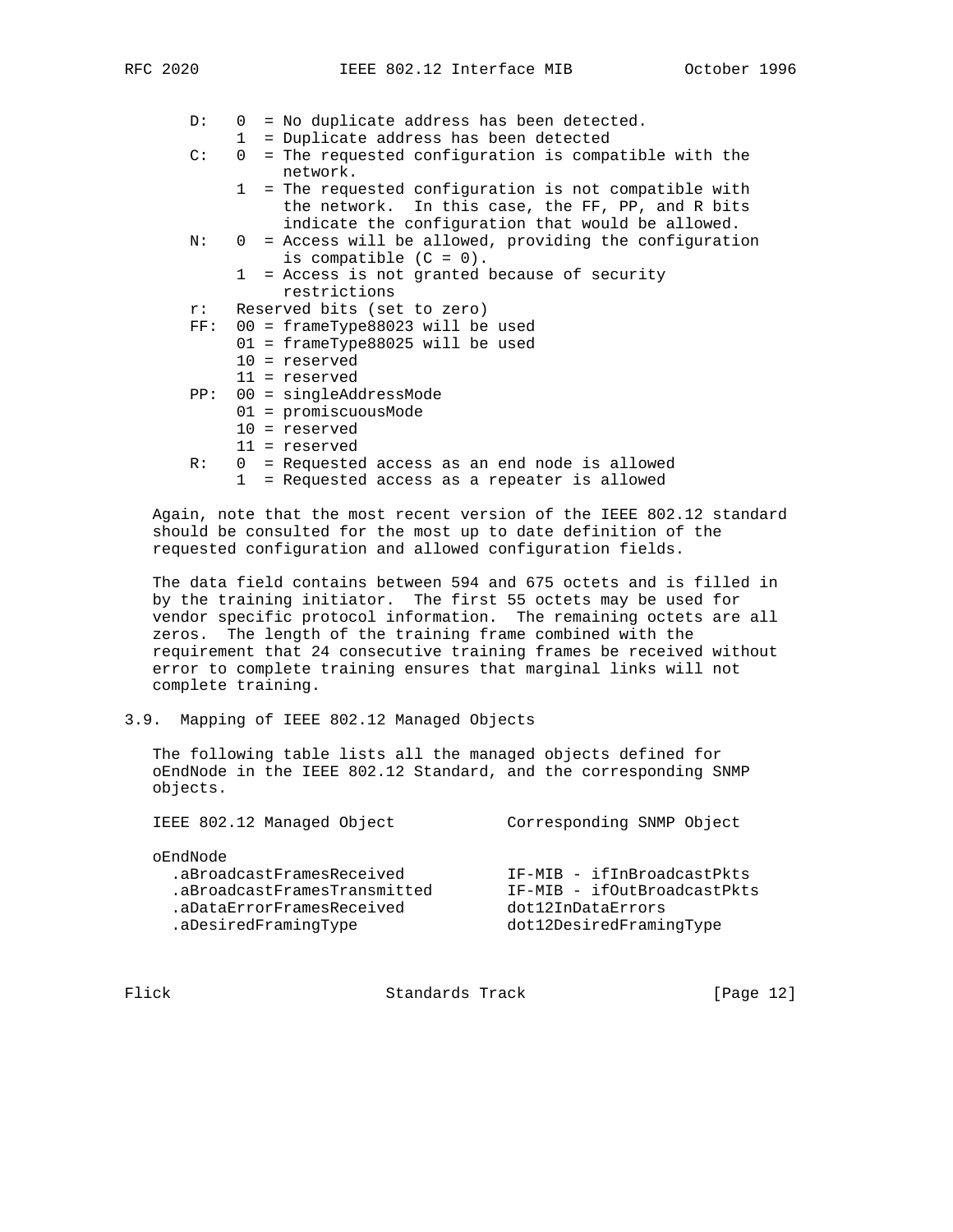.aDesiredPromiscuousStatus dot12DesiredPromiscStatus .aFramesTransmitted IF-MIB - ifOutUCastPkts + .aFramingCapability dot12FramingCapability .aFunctionalAddresses IF-MIB - ifRcvAddressTable .aHighPriorityFramesReceived dot12InHighPriorityFrames .aHighPriorityFramesTransmitted dot12OutHighPriorityFrames .aHighPriorityOctetsReceived dot12InHighPriorityOctets or .aHighPriorityOctetsTransmitted dot12OutHighPriorityOctets or .aIPMFramesReceived dot12InIPMErrors .aLastTrainingConfig dot12LastTrainingConfig .aMACID IF-MIB - ifIndex .aMACStatus dot12Status .aMediaType <not yet mapped> .aMulticastFramesReceived IF-MIB - ifInMulticastPkts .aMulticastFramesTransmitted IF-MIB - ifOutMulticastPkts .aMulticastReceiveStatus IF-MIB - ifRcvAddressTable .aNormalPriorityFramesReceived dot12InNormPriorityFrames .aNormalPriorityOctetsReceived dot12InNormPriorityOctets or .aNullAddressedFramesReceived dot12InNullAddressedFrames .aOctetsTransmitted IF-MIB - ifOutOctets or ifHCOutOctets and the state of the state of the state of the state of the state of the state of the state of t .aOversizeFramesReceived dot12InOversizeFrameErrors .aReadableFramesReceived IF-MIB - ifInUcastPkts + .aReadableOctetsReceived IF-MIB - ifInOctets or ifHCInOctets<br>'aReadMulticastList IF-MIB - ifRcvAddress aReadWriteMACAddress ـ ميس عدد الله عليه - الله - inter mino - intervaditions<br>IF-MIB - ifPhysAddress .aTransitionsIntoTrainings .aTransitionsIntoTrainings .aTransitionsIntoTraining dot12TransitionIntoTrainings .acAddGroupAddress IF-MIB - ifRcvAddressTable .acClose dot12Commands: 'close' .acDeleteGroupAddress IF-MIB - ifRcvAddressTable .acExecuteSelftest IF-MIB - ifAdminStatus .acInitializeMAC dot12Commands: 'reset'

 ifOutMulticastPkts + ifOutBroadcastPkts dot12InHCHighPriorityOctets dot12OutHCHighPriorityOctets dot12TrainingVersion Tranceiver MIB issue<br>IF-MIB - ifInMulticastPkts dot12InHCNormPriorityOctets ifInMulticastPkts + ifInBroadcastPkts IF-MIB - ifRcvAddressTable .acOpen dot12Commands: 'open'

Flick Standards Track [Page 13]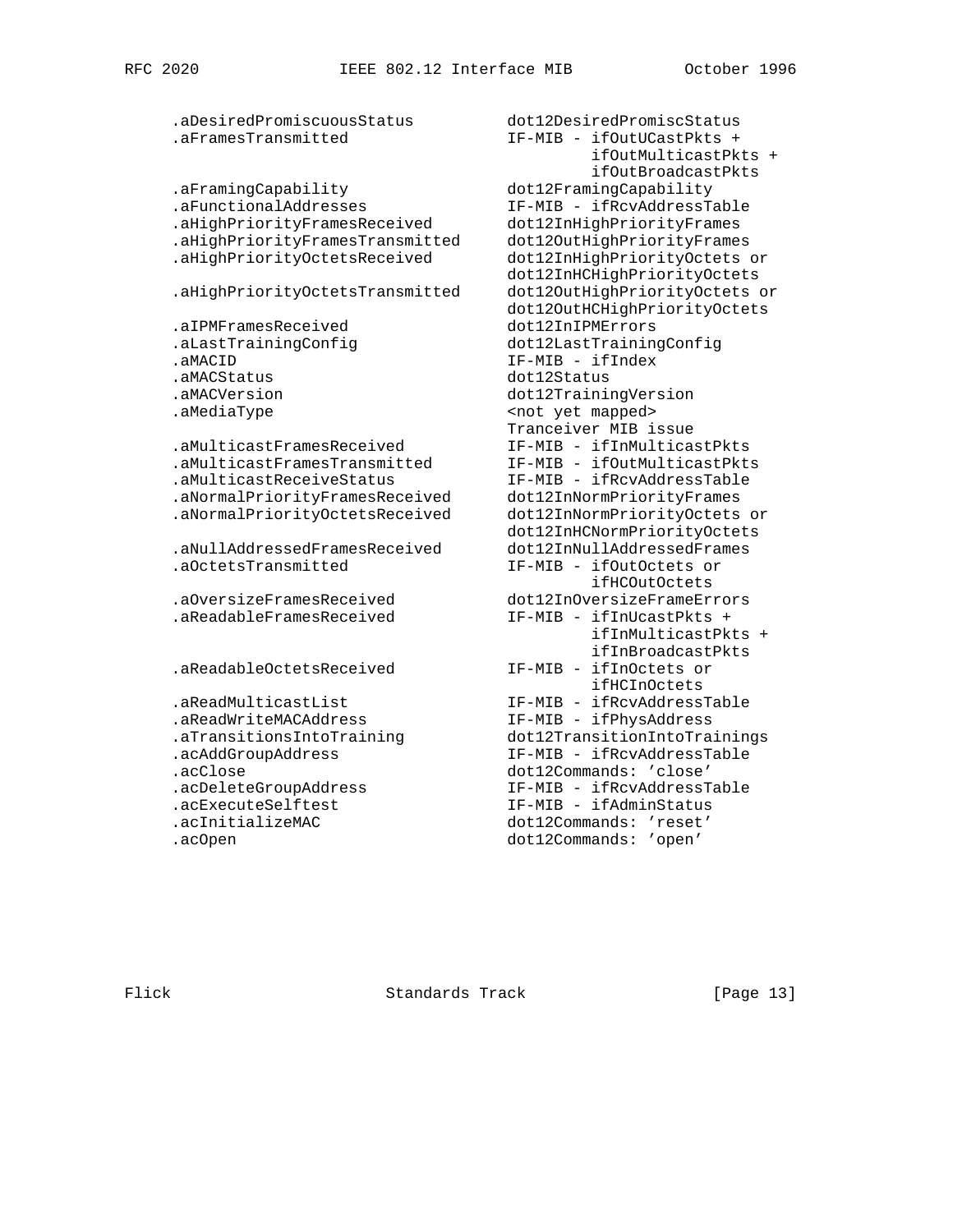# 4. Definitions

 DOT12-IF-MIB DEFINITIONS ::= BEGIN IMPORTS transmission, Counter32, Counter64, OBJECT-TYPE, MODULE-IDENTITY FROM SNMPv2-SMI MODULE-COMPLIANCE, OBJECT-GROUP FROM SNMPv2-CONF ifIndex FROM IF-MIB; dot12MIB MODULE-IDENTITY LAST-UPDATED "9602220452Z" -- February 22, 1996 ORGANIZATION "IETF 100VG-AnyLAN MIB Working Group" CONTACT-INFO " John Flick Postal: Hewlett Packard Company 8000 Foothills Blvd. M/S 5556 Roseville, CA 95747-5556 Tel: +1 916 785 4018 Fax: +1 916 785 3583 E-mail: johnf@hprnd.rose.hp.com" DESCRIPTION "This MIB module describes objects for managing IEEE 802.12 interfaces."  $::=$  { transmission 45 } dot12MIBObjects OBJECT IDENTIFIER ::= { dot12MIB 1 } dot12ConfigTable OBJECT-TYPE SYNTAX SEQUENCE OF Dot12ConfigEntry MAX-ACCESS not-accessible STATUS current DESCRIPTION "Configuration information for a collection of 802.12 interfaces attached to a particular system." ::= { dot12MIBObjects 1 } dot12ConfigEntry OBJECT-TYPE SYNTAX Dot12ConfigEntry MAX-ACCESS not-accessible STATUS current DESCRIPTION

Flick Standards Track [Page 14]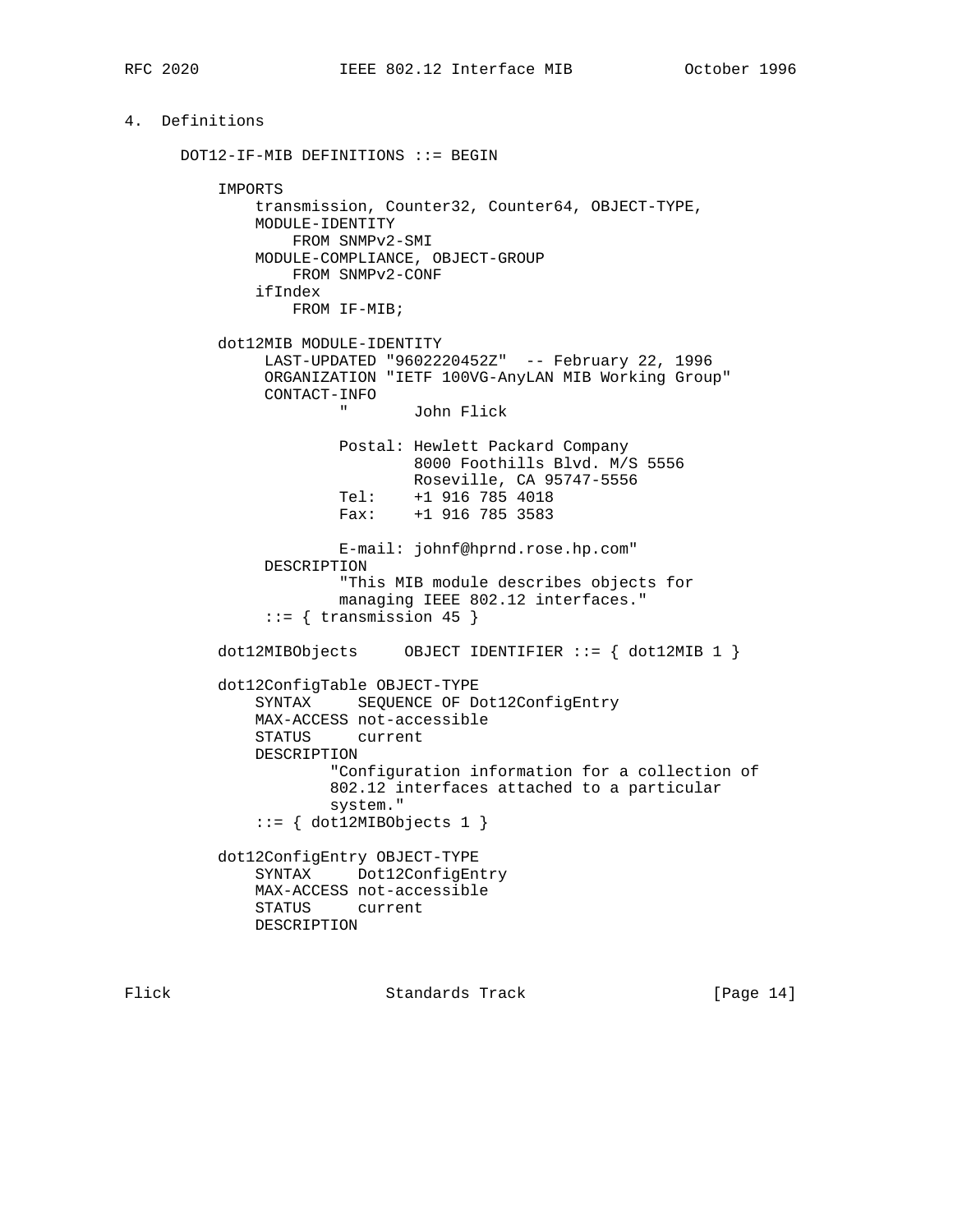```
 "Configuration for a particular interface to an
                  802.12 medium."
            INDEX { ifIndex }
            ::= { dot12ConfigTable 1 }
        Dot12ConfigEntry ::=
            SEQUENCE {
dot12CurrentFramingType INTEGER,
dot12DesiredFramingType  INTEGER,
dot12FramingCapability INTEGER,
dot12DesiredPromiscStatus INTEGER,
dot12TrainingVersion INTEGER,
 dot12LastTrainingConfig OCTET STRING,
dot12Commands INTEGER,
dot12Status in the INTEGER,
           dot12ControlMode INTEGER
 }
        dot12CurrentFramingType OBJECT-TYPE
            SYNTAX INTEGER {
                        frameType88023(1),
                        frameType88025(2),
                    frameTypeUnknown(3)<br>}
 }
            MAX-ACCESS read-only
            STATUS current
            DESCRIPTION
                  "When dot12DesiredFramingType is one of
                  'frameType88023' or 'frameType88025', this is the
                  type of framing asserted by the interface.
                 When dot12DesiredFramingType is 'frameTypeEither',
                  dot12CurrentFramingType shall be one of
                  'frameType88023' or 'frameType88025' when the
                  dot12Status is 'opened'. When the dot12Status is
                  anything other than 'opened',
                  dot12CurrentFramingType shall take the value of
                  'frameTypeUnknown'."
           ::= { dot12ConfigEntry 1 }
        dot12DesiredFramingType OBJECT-TYPE
            SYNTAX INTEGER {
                       frameType88023(1),
                        frameType88025(2),
                   frameTypeEither(3)<br>}
 }
            MAX-ACCESS read-write
            STATUS current
```
Flick Standards Track [Page 15]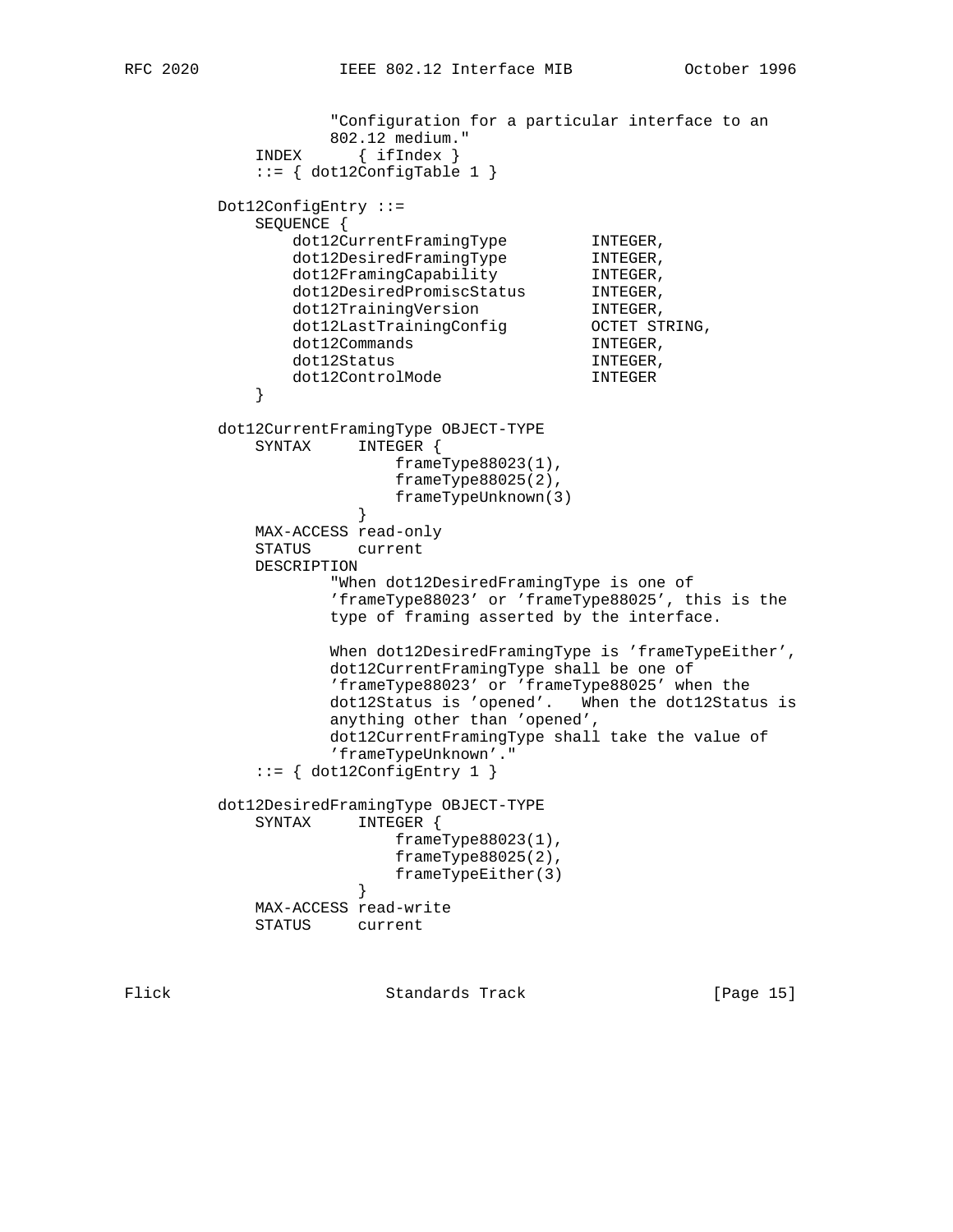```
 DESCRIPTION
                      "The type of framing which will be requested by
                      the interface during the next interface MAC
                      initialization or open action.
                      In master mode, this is the framing mode which
                      will be granted by the interface. Note that
                      for a master mode interface, this object must be
                      equal to 'frameType88023' or 'frameType88025',
                      since a master mode interface cannot grant
                      'frameTypeEither'."
              REFERENCE
                      "IEEE Standard 802.12-1995, 13.2.5.2.1,
                      aDesiredFramingType."
             ::= { dot12ConfigEntry 2 }
          dot12FramingCapability OBJECT-TYPE
              SYNTAX INTEGER {
                             frameType88023(1),
                            frameType88025(2),
                        frameTypeEither(3)<br>}
 }
              MAX-ACCESS read-only
              STATUS current
              DESCRIPTION
                      "The type of framing this interface is capable of
                      supporting."
              REFERENCE
                      "IEEE Standard 802.12-1995, 13.2.5.2.1,
                      aFramingCapability."
             ::= { dot12ConfigEntry 3 }
          dot12DesiredPromiscStatus OBJECT-TYPE
              SYNTAX INTEGER {
                            singleAddressMode(1),
                        promiscuousMode(2)<br>}
 }
              MAX-ACCESS read-write
              STATUS current
              DESCRIPTION
                      "This object is used to select the promiscuous
                      mode that this interface will request in the next
                      training packet issued on this interface.
                      Whether the repeater grants the requested mode
                      must be verified by examining the state of the PP
                      bits in the corresponding instance of
                      dot12LastTrainingConfig.
```
Flick **Standards Track** [Page 16]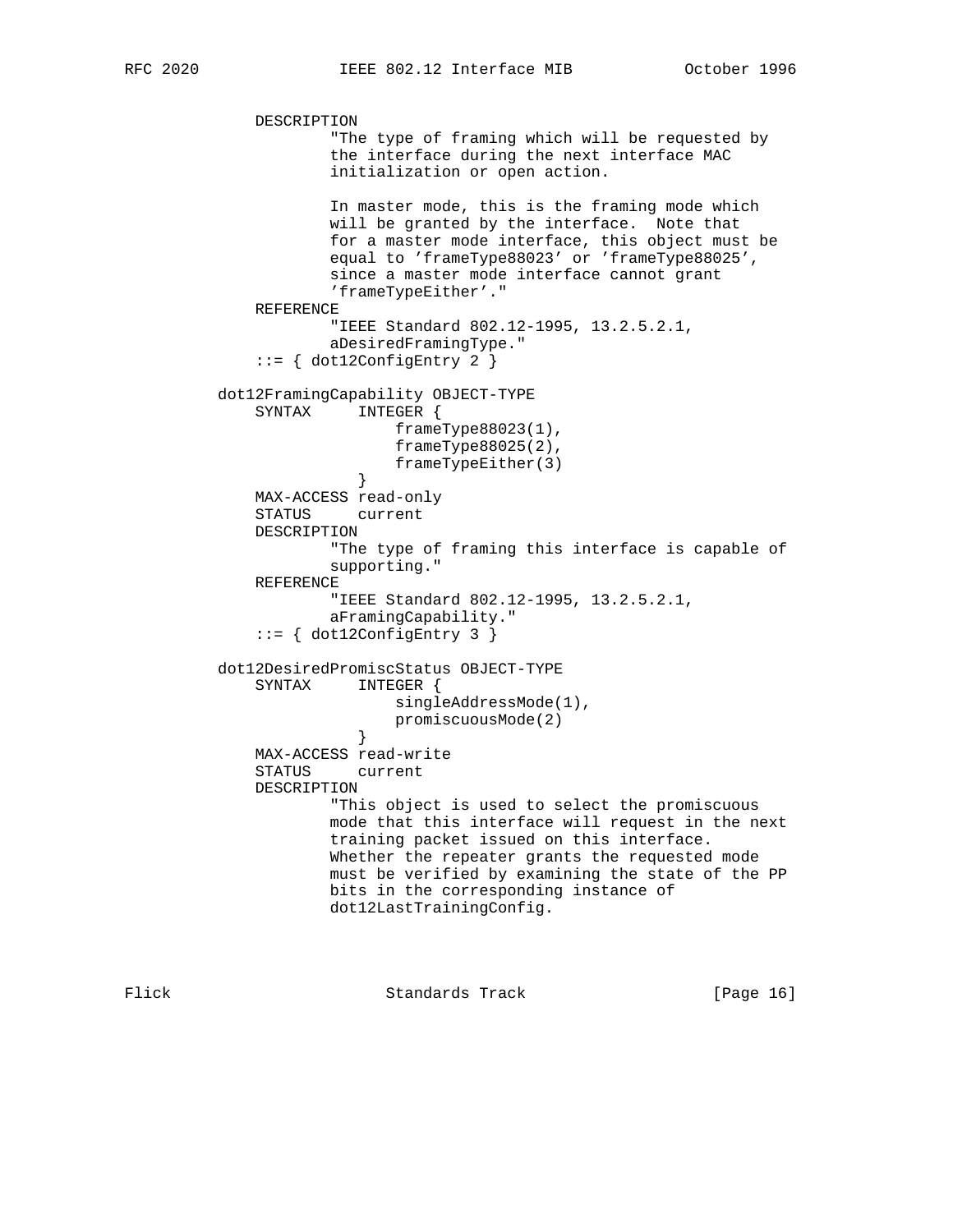In master mode, this object controls whether or not promiscuous mode will be granted by the interface when requested by the lower level device. Note that this object indicates the desired mode for the next time the interface trains. The currently active mode will be reflected in dot12LastTrainingConfig and in ifPromiscuousMode." REFERENCE "IEEE Standard 802.12-1995, 13.2.5.2.1, aDesiredPromiscuousStatus."  $::= \{ dot12ConfigEntry 4 \}$  dot12TrainingVersion OBJECT-TYPE SYNTAX INTEGER  $(0..7)$  MAX-ACCESS read-only STATUS current DESCRIPTION "The value that will be used in the version bits (vvv bits) in training frames on this interface. This is the highest version number supported by this MAC." REFERENCE "IEEE Standard 802.12-1995, 13.2.5.2.1, aMACVersion."  $::=$  { dot12ConfigEntry 5 } dot12LastTrainingConfig OBJECT-TYPE SYNTAX OCTET STRING (SIZE(2)) MAX-ACCESS read-only STATUS current DESCRIPTION "This 16 bit field contains the configuration bits from the most recent error-free training frame received during training on this interface. Training request frames are received when in master mode, while training response frames are received in slave mode. On master mode interfaces, this object contains the contents of the requested configuration field of the most recent training request frame. On slave mode interfaces, this object contains the contents of the allowed configuration field of the most recent training response frame. The format of the current version of this field is described in section 3.8. Please refer to the most recent version of the IEEE 802.12 standard for the most up-to-date definition

Flick **Standards Track** [Page 17]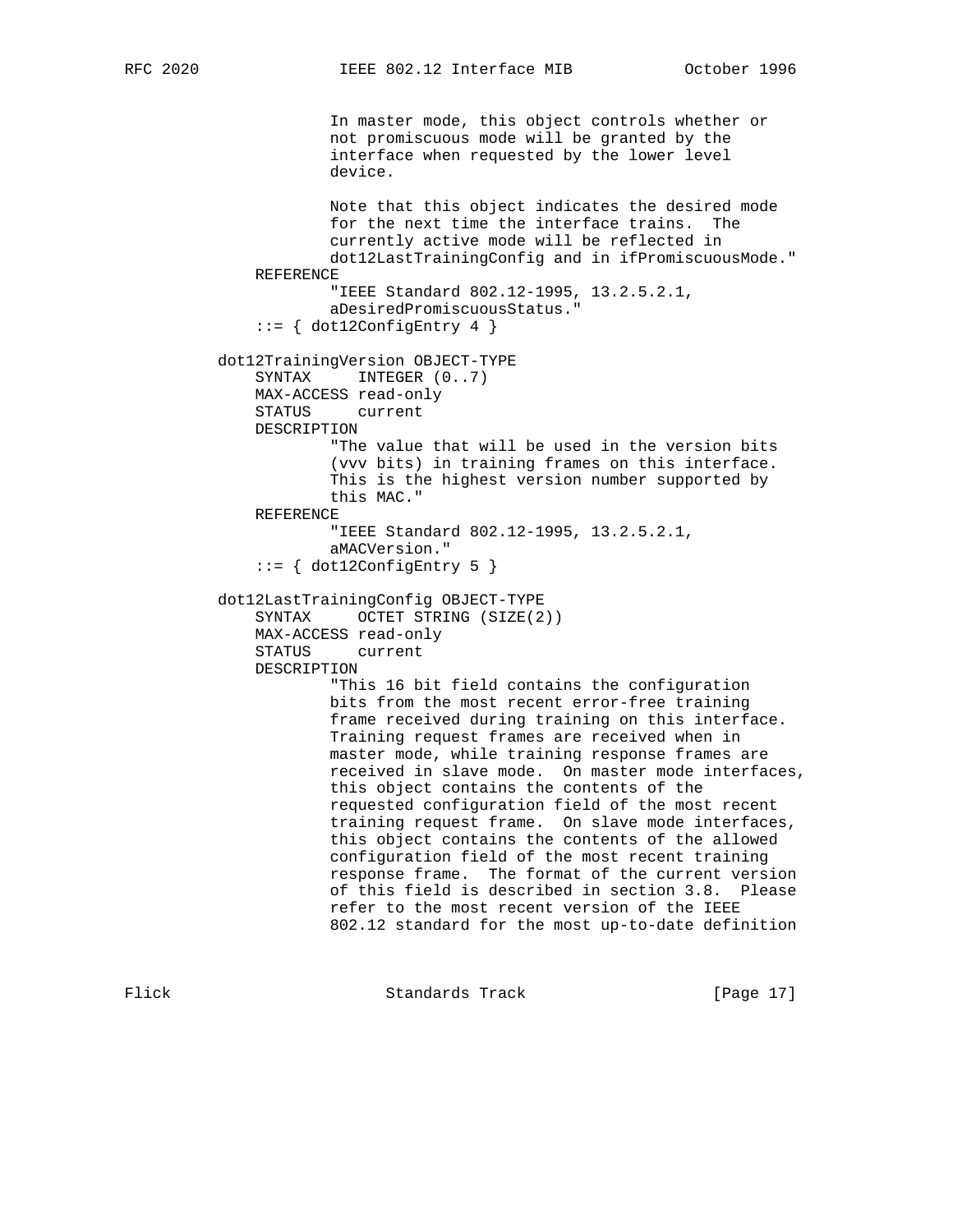of the format of this object." REFERENCE "IEEE Standard 802.12-1995, 13.2.5.2.1, aLastTrainingConfig."  $::=$  { dot12ConfigEntry 6 } dot12Commands OBJECT-TYPE SYNTAX INTEGER {  $noOp(1)$ , open(2), reset(3),  $close(4)$  } MAX-ACCESS read-write STATUS current DESCRIPTION "If the current value of dot12Status is 'closed', setting the value of this object to 'open' will change the corresponding instance of MIB-II's ifAdminStatus to 'up', cause this interface to enter the 'opening' state, and will cause training to be initiated on this interface. The progress and success of the open is given by the values of the dot12Status object. Setting this object to 'open' when dot12Status has a value other than 'closed' has no effect. Setting the corresponding instance of ifAdminStatus

 to 'up' when the current value of dot12Status is 'closed' will have the same effect as setting this object to 'open'. Setting ifAdminStatus to 'up' when dot12Status has a value other than 'closed' has no effect.

 Setting the value of this object to 'close' will move this interface into the 'closed' state and cause all transmit and receive actions to stop. This object will then have to be set to 'open' in order to reinitiate training.

 Setting the corresponding instance of ifAdminStatus to 'down' will have the same effect as setting this object to 'close'.

 Setting the value of this object to 'reset' when the current value of dot12Status has a value other than 'closed' will reset the interface. On a reset, all MIB counters should retain their values.

Flick Standards Track [Page 18]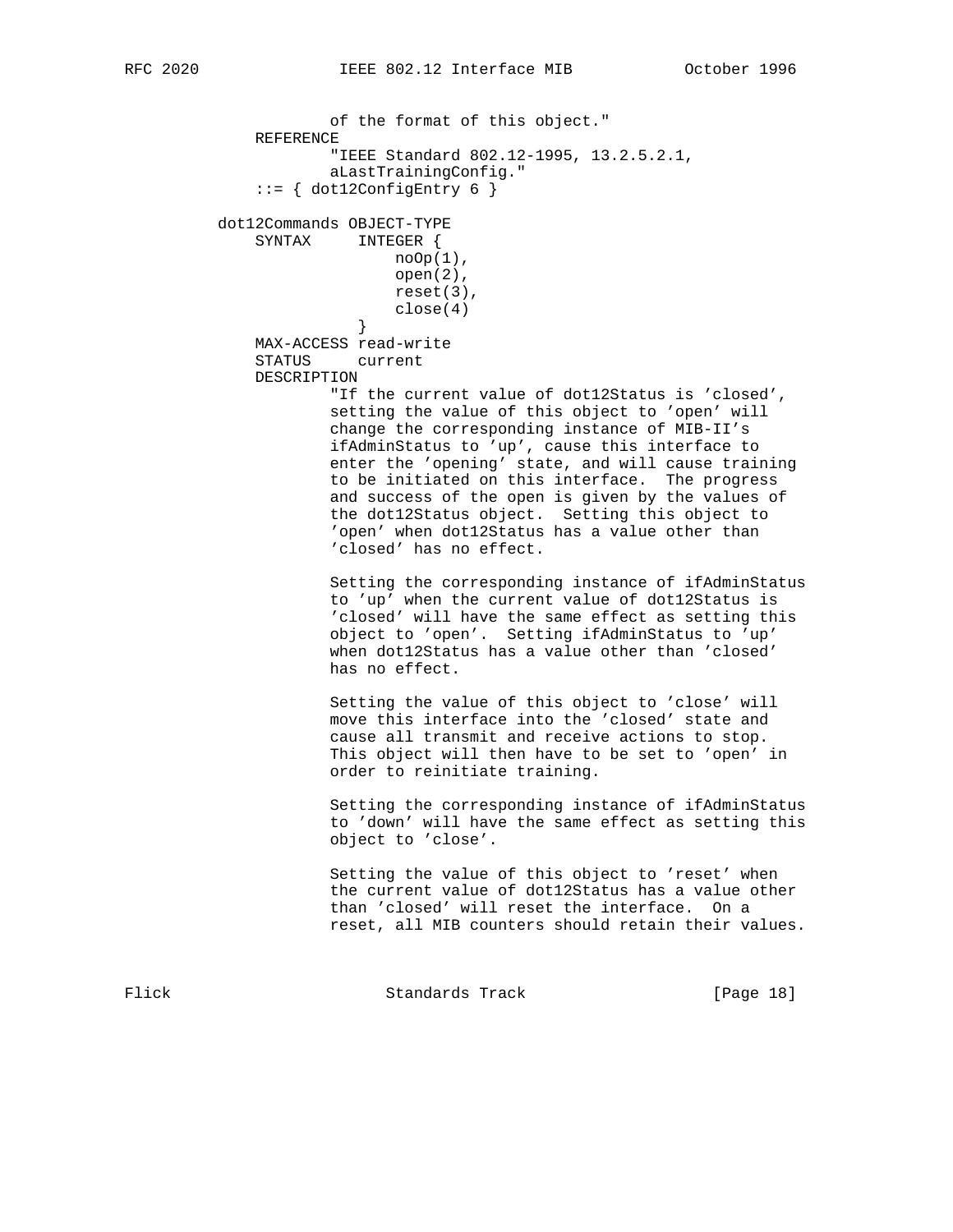```
 This will cause the MAC to initiate an
                      acInitializeMAC action as specified in IEEE 802.12.
                      This will cause training to be reinitiated on this
                      interface. Setting this object to 'reset' when
                      dot12Status has a value of 'closed' has no effect.
                      Setting this object to 'reset' has no effect on the
                      corresponding instance of ifAdminStatus.
                      Setting the value of this object to 'noOp' has no
                      effect.
                      When read, this object will always have a value
                      of 'noOp'."
              REFERENCE
                      "IEEE Standard 802.12-1995, 13.2.5.2.2,
                      acOpen, acClose, acInitializeMAC.
                      Also, RFC1231 IEEE802.5 Token Ring MIB,
                      dot5Commands."
              ::= { dot12ConfigEntry 7 }
          dot12Status OBJECT-TYPE
              SYNTAX INTEGER {
                             opened(1),
                             closed(2),
                             opening(3),
                             openFailure(5),
                        linkFailure(6)<br>}
 }
              MAX-ACCESS read-only
              STATUS current
              DESCRIPTION
                      "The current interface status with respect to
                      training. One of the following values:
                          opened - Training has completed
                                       successfully.
                          closed - MAC has been disabled by
                                        setting dot12Commands to
                                        'close'.
                          opening - MAC is in training. Training
                                        signals have been received.
                          openFailure - Passed 24 error-free packets,
                                        but there is a problem, noted
                                         in the training configuration
                                        bits (dot12LastTrainingConfig).
                          linkFailure - Training signals not received,
                                        or could not pass 24 error-free
                                        packets.
```
Flick Standards Track [Page 19]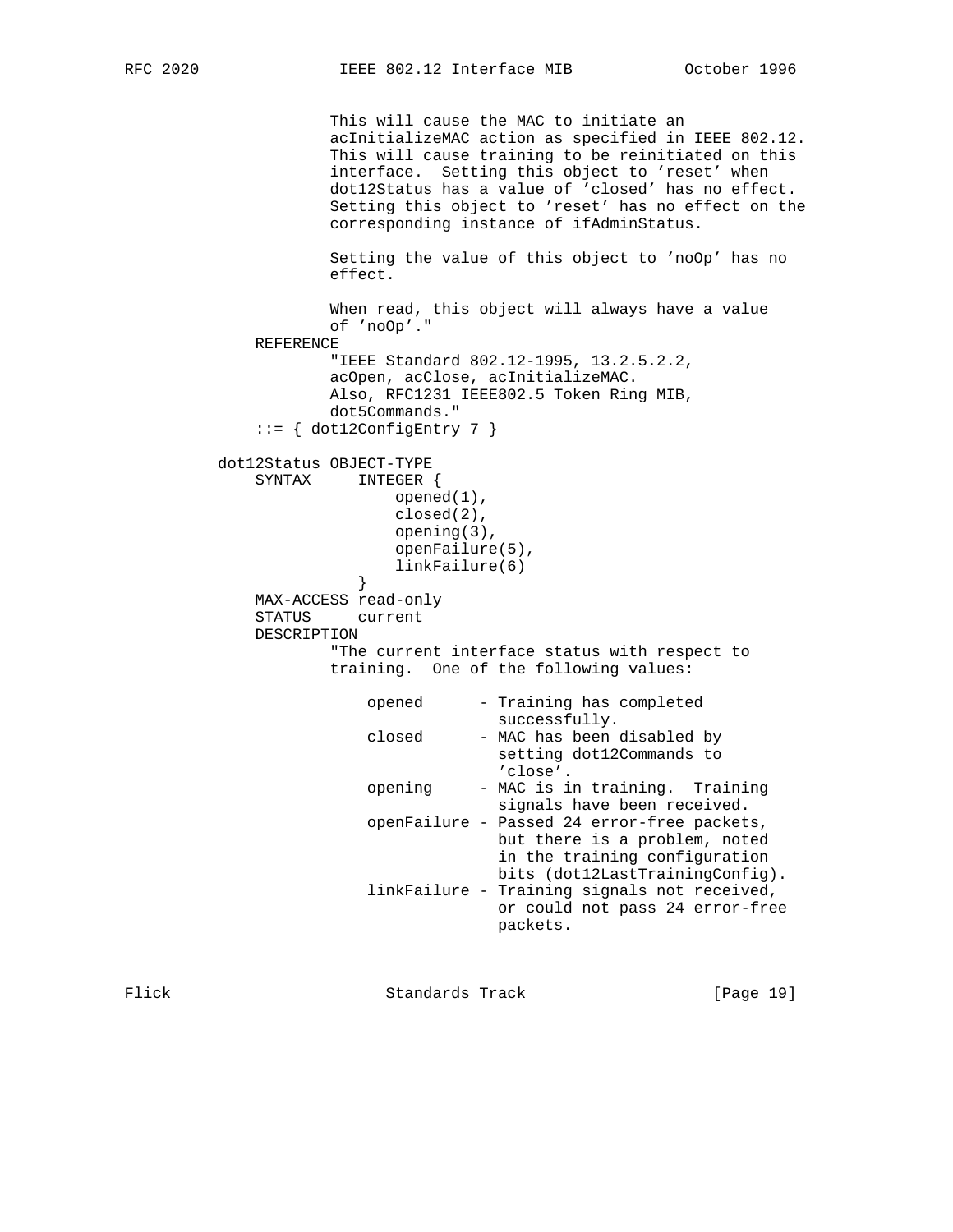Whenever the dot12Commands object is set to 'close' or ifAdminStatus is set to 'down', the MAC will go silent, dot12Status will be 'closed', and ifOperStatus will be 'down'.

 When the value of this object is equal to 'closed' and the dot12Commands object is set to 'open' or the ifAdminStatus object is set to 'up', training will be initiated on this interface. When the value of this object is not equal to 'closed' and the dot12Commands object is set to 'reset', training will be reinitiated on this interface. Note that sets of some other objects (e.g. dot12ControlMode) or external events (e.g. MAC protocol violations) may also cause training to be reinitiated on this interface.

 When training is initiated or reinitiated on an interface, the end node will send Training\_Up to the master and initially go to the 'linkFailure' state and ifOperStatus will go to 'down'. When the master sends back Training\_Down, dot12Status will change to the 'opening' state, and training packets will be transferred.

 After all of the training packets have been passed, dot12Status will change to 'linkFailure' if 24 consecutive error-free packets were not passed, 'opened' if 24 consecutive error-free packets were passed and the training configuration bits were OK, or 'openFailure' if there were 24 consecutive error-free packets, but there was a problem with the training configuration bits.

 When in the 'openFailure' state, the dot12LastTrainingConfig object will contain the configuration bits from the last training packet which can be examined to determine the exact reason for the training configuration failure.

 If training did not succeed (dot12Status is 'linkFailure' or 'openFailure), the entire process will be restarted after MAC\_Retraining\_Delay\_Timer seconds.

If training does succeed (dot12Status changes to

Flick Standards Track [Page 20]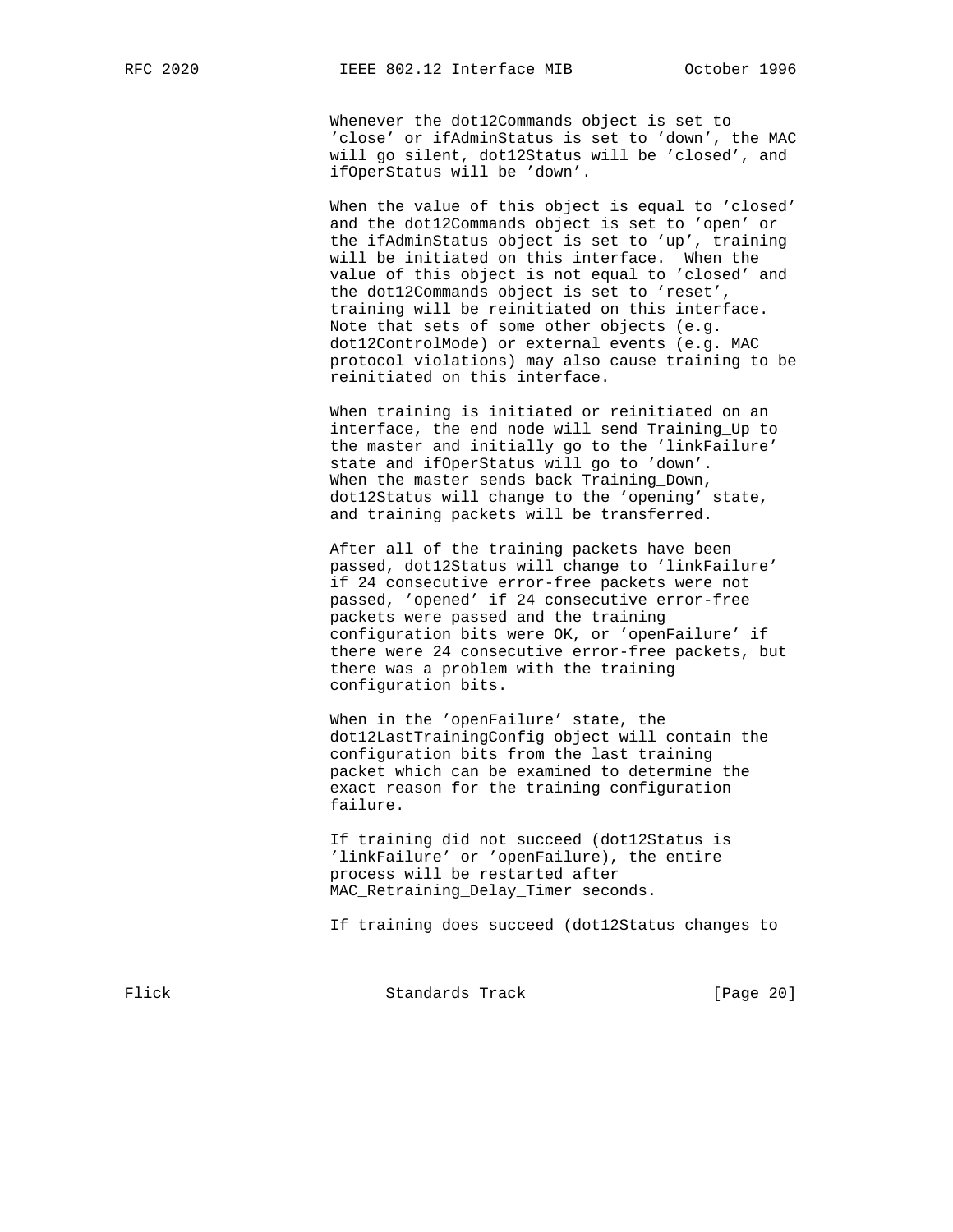'opened'), ifOperStatus will change to 'up'. If training does not succeed (dot12Status changes to 'linkFailure' or 'openFailure'), ifOperStatus will remain 'down'." REFERENCE "IEEE Standard 802.12-1995, 13.2.5.2.1, aMACStatus."  $::=$  { dot12ConfigEntry 8 } dot12ControlMode OBJECT-TYPE SYNTAX INTEGER { masterMode(1), slaveMode(2), learn(3)<br>} } MAX-ACCESS read-write STATUS current DESCRIPTION "This object is used to configure and report whether or not this interface is operating in master mode. In a Demand Priority network, end node interfaces typically operate in slave mode, while switch interfaces may control the Demand Priority protocol and operate in master mode. This object may be implemented as a read-only object by those agents and interfaces that do not implement software control of master mode. In particular, interfaces that cannot operate in master mode, and interfaces on which master mode is controlled by a pushbutton on the device, should implement this object read-only. Some interfaces do not require network management configuration of this feature and can autosense whether to use master mode or slave mode. The value 'learn' is used for that purpose. While autosense is taking place, the value 'learn' is returned. A network management operation which modifies the value of dot12ControlMode causes the interface to retrain."  $::=$  { dot12ConfigEntry 9 } dot12StatTable OBJECT-TYPE SYNTAX SEQUENCE OF Dot12StatEntry MAX-ACCESS not-accessible

Flick **Standards Track** [Page 21]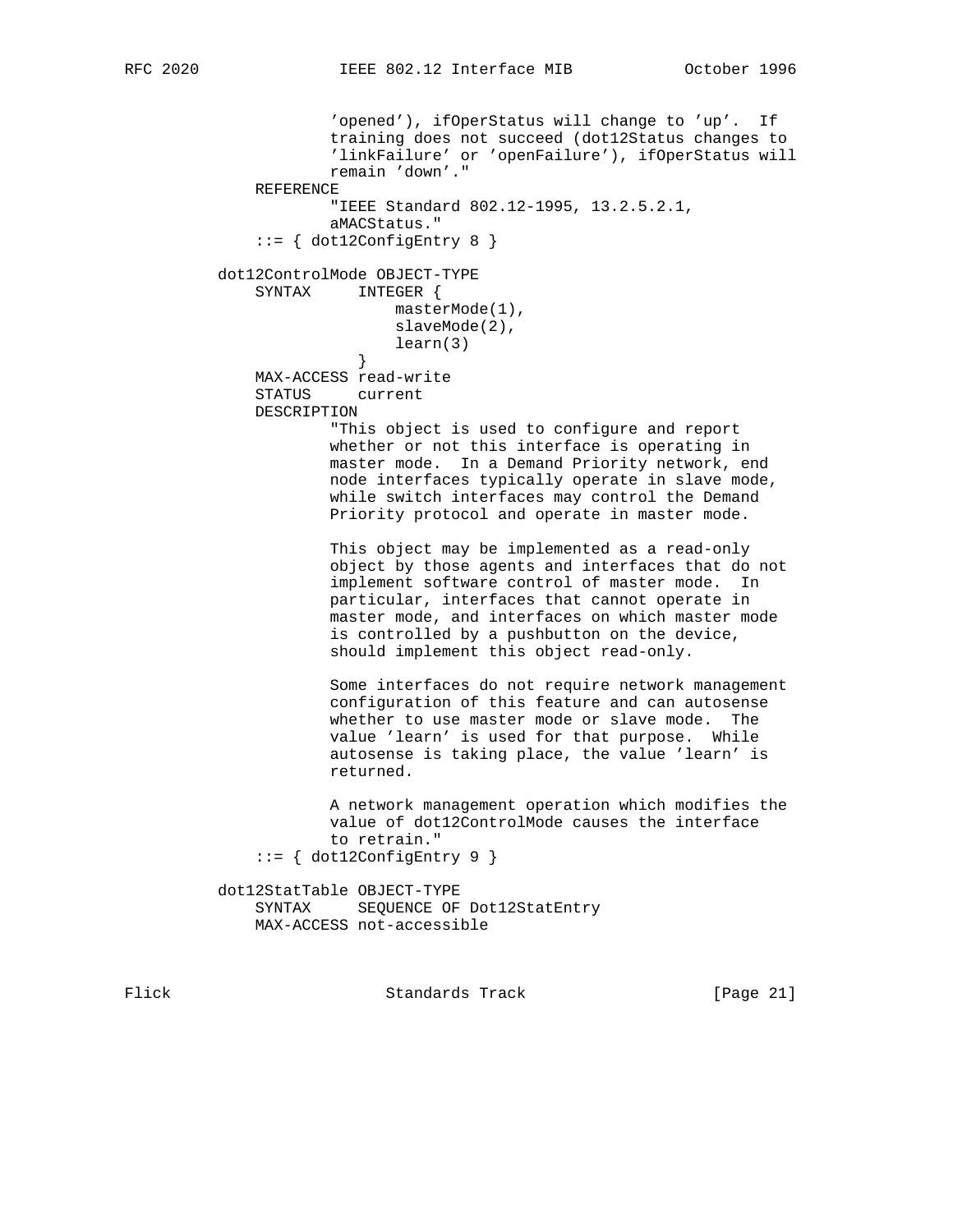STATUS current DESCRIPTION "Statistics for a collection of 802.12 interfaces attached to a particular system."  $::=$  { dot12MIBObjects 2 } dot12StatEntry OBJECT-TYPE SYNTAX Dot12StatEntry MAX-ACCESS not-accessible STATUS current DESCRIPTION "Statistics for a particular interface to an 802.12 medium. The receive statistics in this table apply only to packets received by this station (i.e., packets whose destination address is either the local station address, the broadcast address, or a multicast address that this station is receiving, unless the station is in promiscuous mode)." INDEX { ifIndex }  $::=$  { dot12StatTable 1 } Dot12StatEntry ::= SEQUENCE { dot12InHighPriorityFrames Counter32, dot12InHighPriorityOctets Counter32, dot12InNormPriorityFrames Counter32, dot12InNormPriorityOctets Counter32, dot12InIPMErrors Counter32, dot12InOversizeFrameErrors Counter32, dot12InDataErrors Counter32, dot12InNullAddressedFrames Counter32, dot12OutHighPriorityFrames Counter32, dot12OutHighPriorityOctets Counter32, dot12TransitionIntoTrainings Counter32, dot12HCInHighPriorityOctets Counter64, dot12HCInNormPriorityOctets Counter64, dot12HCOutHighPriorityOctets Counter64 } dot12InHighPriorityFrames OBJECT-TYPE SYNTAX Counter32 MAX-ACCESS read-only STATUS current DESCRIPTION "This object is a count of high priority frames that have been received on this interface. Includes both good and bad high priority frames,

Flick **Standards Track** [Page 22]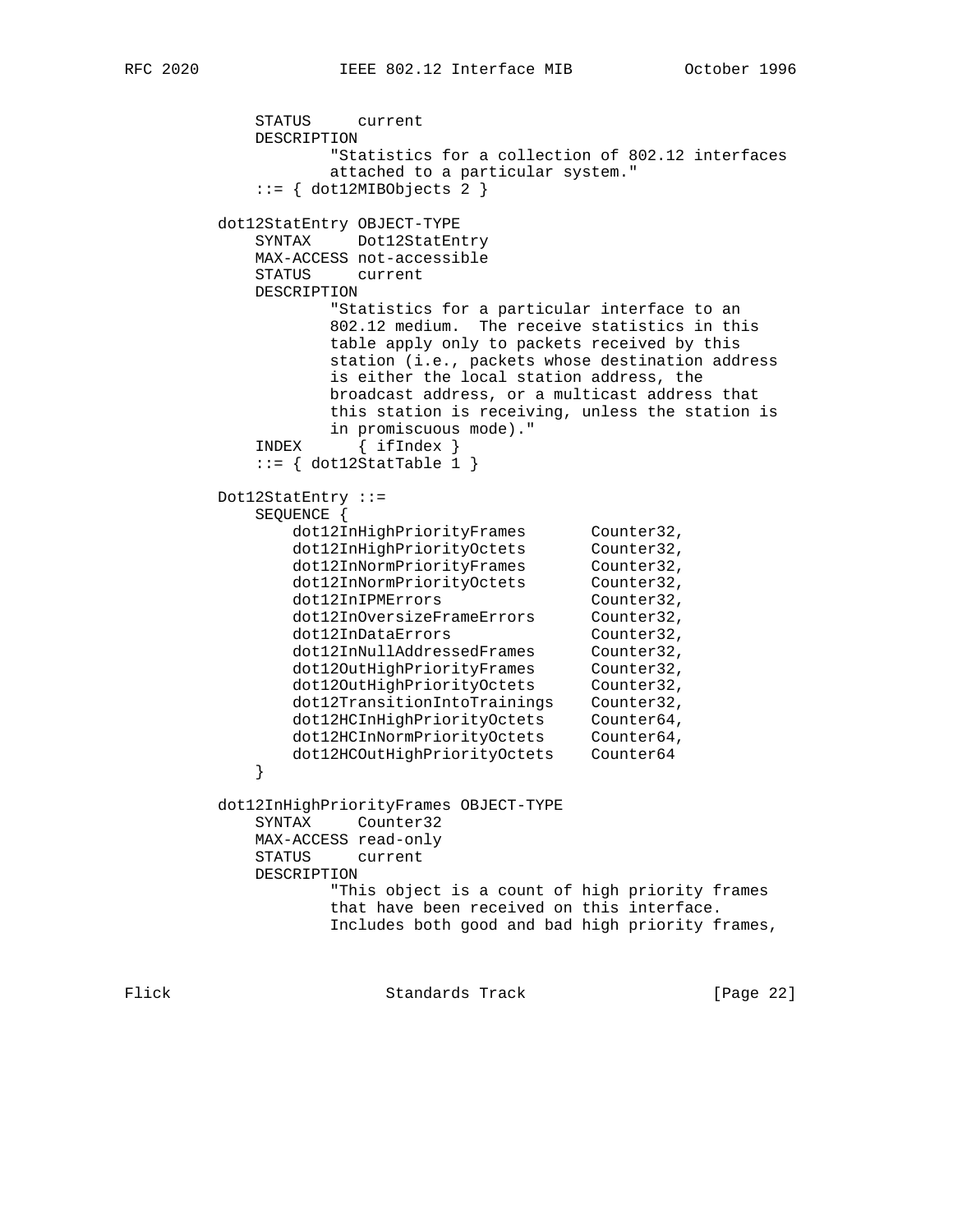as well as high priority training frames. Does not include normal priority frames which were priority promoted." REFERENCE "IEEE Standard 802.12-1995, 13.2.5.2.1, aHighPriorityFramesReceived."  $::= \{ dot12StatEntry 1 \}$  dot12InHighPriorityOctets OBJECT-TYPE SYNTAX Counter32 MAX-ACCESS read-only STATUS current DESCRIPTION "This object is a count of the number of octets contained in high priority frames that have been received on this interface. This counter is incremented by OctetCount for each frame received on this interface which is counted by dot12InHighPriorityFrames. Note that this counter will roll over very quickly. It is provided for backward compatibility for Network Management protocols that do not support 64 bit counters (e.g. SNMP version 1)." REFERENCE "IEEE Standard 802.12-1995, 13.2.5.2.1, aHighPriorityOctetsReceived."  $::=$  { dot12StatEntry 2 } dot12InNormPriorityFrames OBJECT-TYPE SYNTAX Counter32 MAX-ACCESS read-only STATUS current DESCRIPTION "This object is a count of normal priority frames that have been received on this interface. Includes both good and bad normal priority frames, as well as normal priority training frames and normal priority frames which were priority promoted." REFERENCE "IEEE Standard 802.12-1995, 13.2.5.2.1, aNormalPriorityFramesReceived."  $::=$  { dot12StatEntry 3 } dot12InNormPriorityOctets OBJECT-TYPE SYNTAX Counter32

Flick Standards Track [Page 23]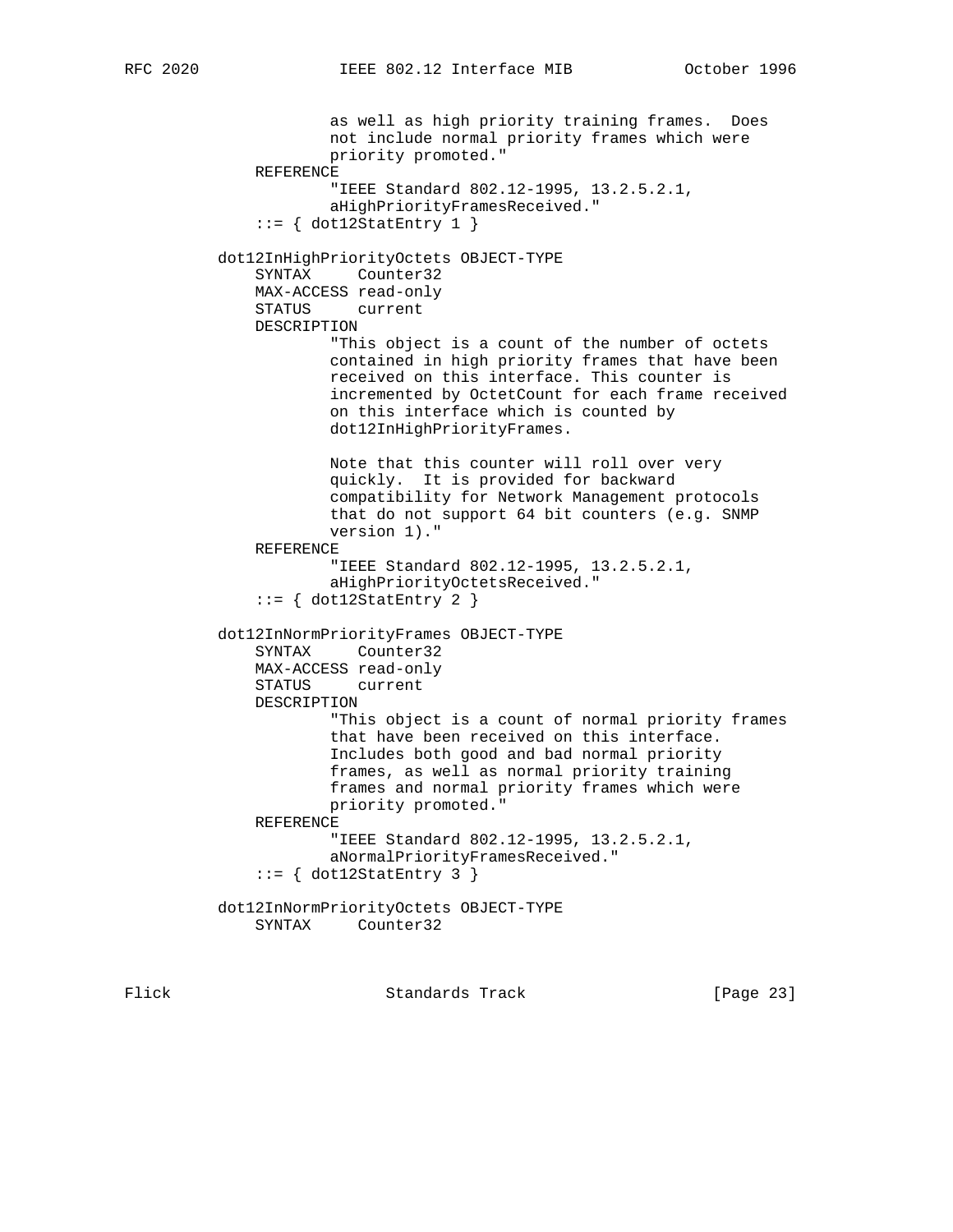```
 MAX-ACCESS read-only
     STATUS current
     DESCRIPTION
             "This object is a count of the number of octets
             contained in normal priority frames that have
             been received on this interface. This counter is
             incremented by OctetCount for each frame received
             on this interface which is counted by
             dot12InNormPriorityFrames.
             Note that this counter will roll over very
             quickly. It is provided for backward
             compatibility for Network Management protocols
             that do not support 64 bit counters (e.g. SNMP
             version 1)."
     REFERENCE
             "IEEE Standard 802.12-1995, 13.2.5.2.1,
             aNormalPriorityOctetsReceived."
    ::= \{ dot12StatEntry 4 \} dot12InIPMErrors OBJECT-TYPE
     SYNTAX Counter32
     MAX-ACCESS read-only
     STATUS current
     DESCRIPTION
             "This object is a count of the number of frames
             that have been received on this interface with an
             invalid packet marker and no PMI errors. A
             repeater will write an invalid packet marker to
             the end of a frame containing errors as it is
             forwarded through the repeater to the other
             ports. This counter is incremented by one for
             each frame received on this interface which has
             had an invalid packet marker added to the end of
             the frame."
     REFERENCE
             "IEEE Standard 802.12-1995, 13.2.5.2.1,
             aIPMFramesReceived."
    ::= { dot12StatEntry 5 }
 dot12InOversizeFrameErrors OBJECT-TYPE
     SYNTAX Counter32
     MAX-ACCESS read-only
     STATUS current
     DESCRIPTION
             "This object is a count of oversize frames
             received on this interface. This counter is
             incremented by one for each frame received on
```
Flick **Standards Track** [Page 24]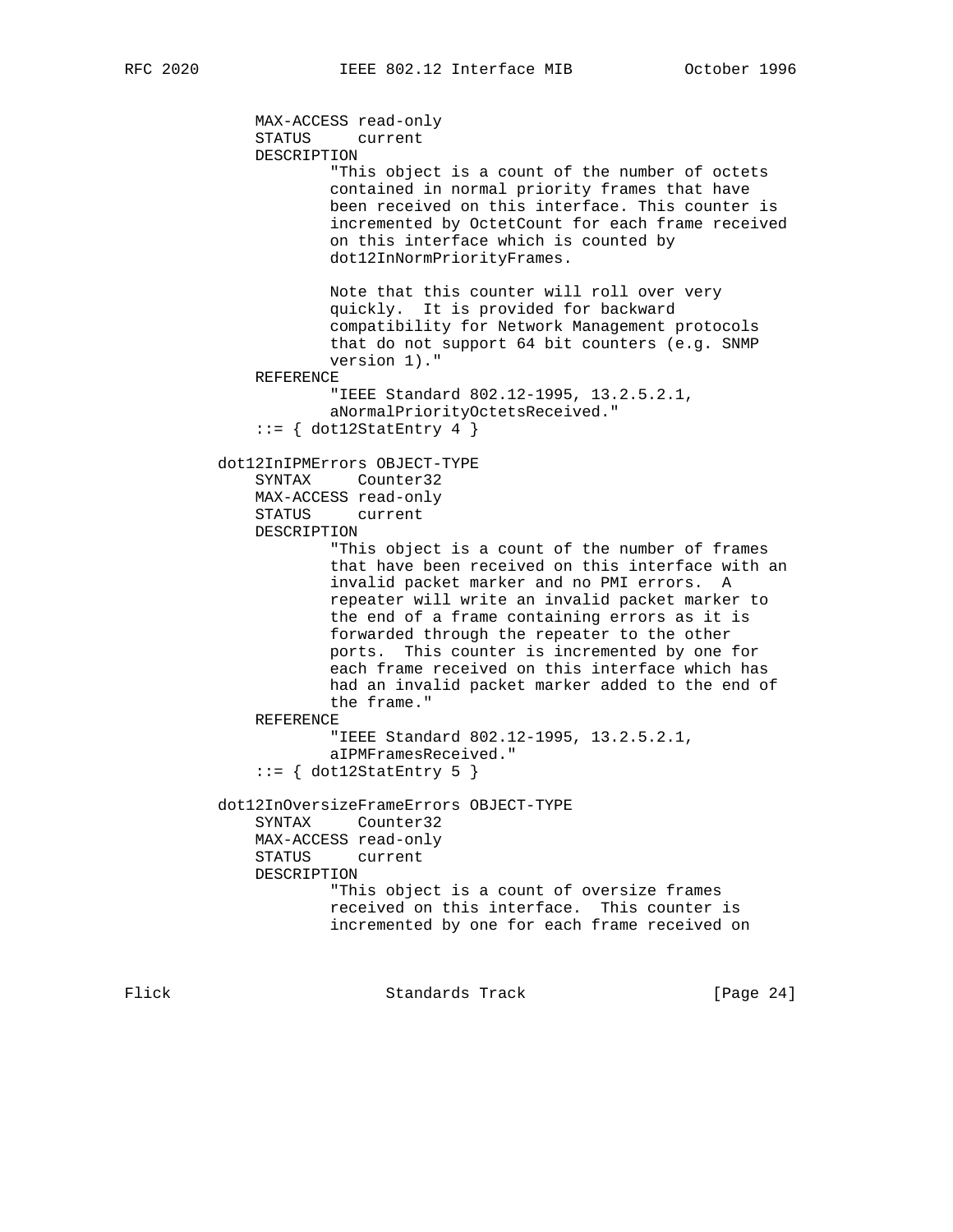this interface whose OctetCount is larger than the maximum legal frame size. The frame size which causes this counter to increment is dependent on the current framing type." REFERENCE "IEEE Standard 802.12-1995, 13.2.5.2.1, aOversizeFramesReceived."  $::=$  { dot12StatEntry 6 } dot12InDataErrors OBJECT-TYPE SYNTAX Counter32 MAX-ACCESS read-only STATUS current DESCRIPTION "This object is a count of errored frames received on this interface. This counter is incremented by one for each frame received on this interface with any of the following errors: bad FCS (with no IPM), PMI errors (excluding frames with an IPM as the only PMI error), undersize, bad start of frame delimiter, or bad end of packet marker. Does not include frames counted by dot12InIPMErrors, dot12InNullAddressedFrames, or dot12InOversizeFrameErrors. This counter indicates problems with the cable directly attached to this interface, while dot12InIPMErrors indicates problems with remote cables." REFERENCE "IEEE Standard 802.12-1995, 13.2.5.2.1, aDataErrorFramesReceived."  $::= \{ dot12StatEntry 7 \}$  dot12InNullAddressedFrames OBJECT-TYPE SYNTAX Counter32 MAX-ACCESS read-only STATUS current DESCRIPTION "This object is a count of null addressed frames received on this interface. This counter is incremented by one for each frame received on this interface with a destination MAC address consisting of all zero bits. Both void and training frames are included in this counter. Note that since this station would normally not

Flick **Standards Track** [Page 25]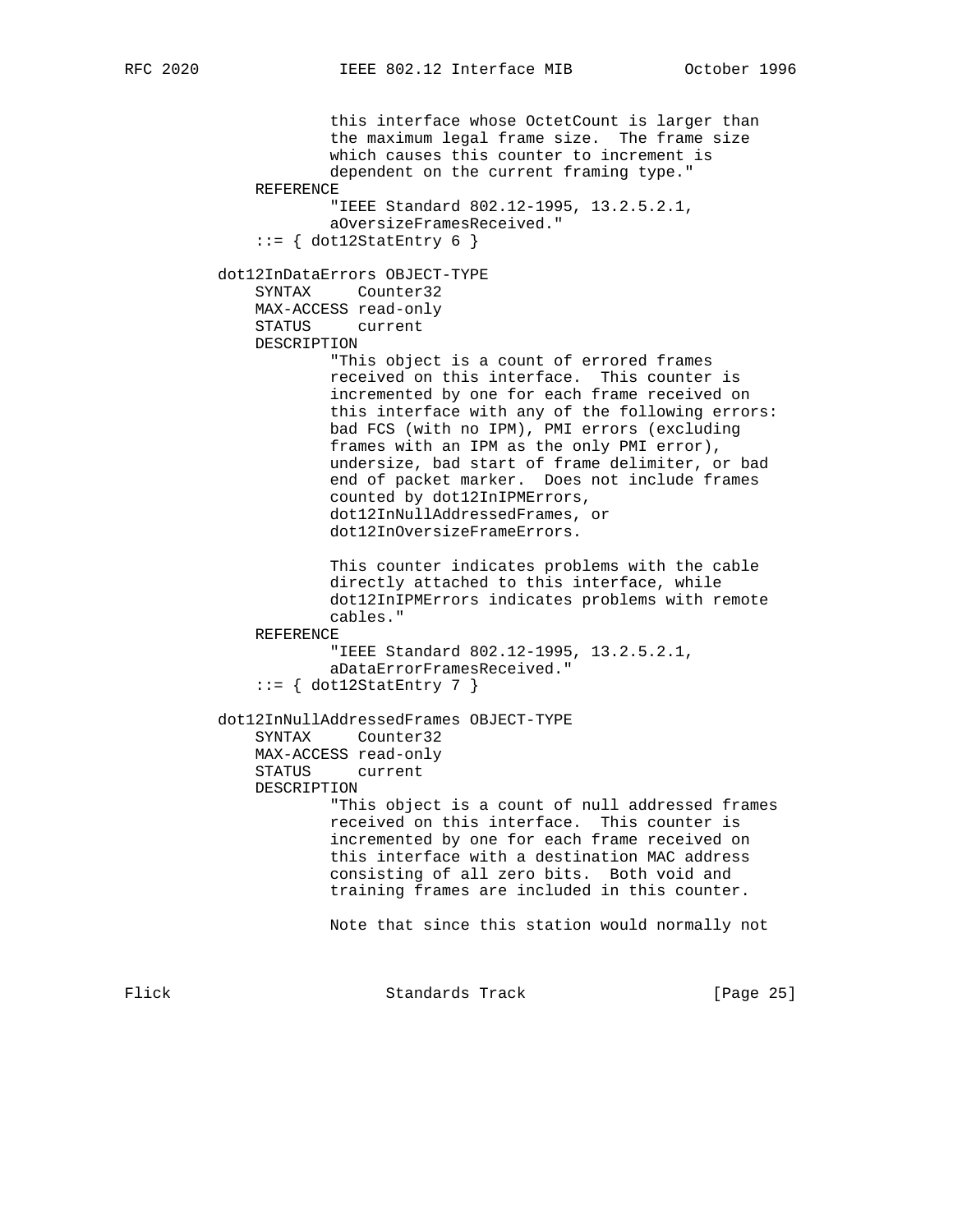```
 receive null addressed frames, this counter is
             only incremented when this station is operating
             in promiscuous mode or in training."
     REFERENCE
             "IEEE Standard 802.12-1995, 13.2.5.2.1,
             aNullAddressedFramesReceived."
    ::= { dot12StatEntry 8 }
 dot12OutHighPriorityFrames OBJECT-TYPE
     SYNTAX Counter32
     MAX-ACCESS read-only
     STATUS current
     DESCRIPTION
             "This counter is incremented by one for each high
             priority frame successfully transmitted out this
             interface."
     REFERENCE
             "IEEE Standard 802.12-1995, 13.2.5.2.1,
             aHighPriorityFramesTransmitted."
    ::= \{ dot12StatEntry 9 \} dot12OutHighPriorityOctets OBJECT-TYPE
     SYNTAX Counter32
     MAX-ACCESS read-only
     STATUS current
     DESCRIPTION
             "This counter is incremented by OctetCount for
            each frame counted by dot12OutHighPriorityFrames.
             Note that this counter will roll over very
             quickly. It is provided for backward
             compatibility for Network Management protocols
             that do not support 64 bit counters (e.g. SNMP
             version 1)."
     REFERENCE
             "IEEE Standard 802.12-1995, 13.2.5.2.1,
             aHighPriorityOctetsTransmitted."
    ::= { dot12StatEntry 10 }
 dot12TransitionIntoTrainings OBJECT-TYPE
     SYNTAX Counter32
     MAX-ACCESS read-only
     STATUS current
     DESCRIPTION
             "This object is a count of the number of times
             this interface has entered the training state.
             This counter is incremented by one each time
             dot12Status transitions to 'linkFailure' from any
```
Flick **Standards Track** [Page 26]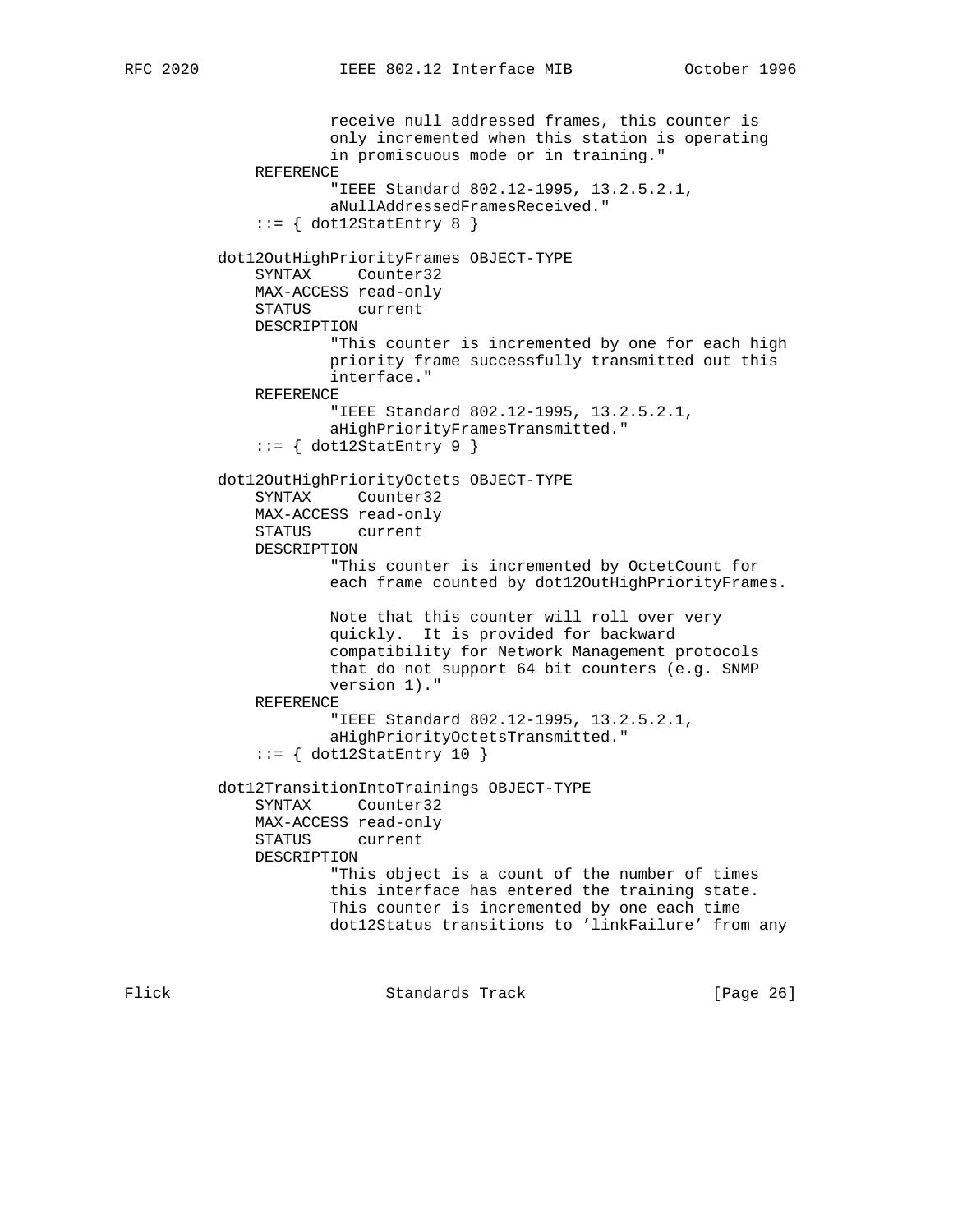state other than 'opening' or 'openFailure'." REFERENCE "IEEE Standard 802.12-1995, 13.2.5.2.1, aTransitionsIntoTraining."  $::=$  { dot12StatEntry 11 } dot12HCInHighPriorityOctets OBJECT-TYPE SYNTAX Counter64 MAX-ACCESS read-only STATUS current DESCRIPTION "This object is a count of the number of octets contained in high priority frames that have been received on this interface. This counter is incremented by OctetCount for each frame received on this interface which is counted by dot12InHighPriorityFrames. This counter is a 64 bit version of dot12InHighPriorityOctets. It should be used by Network Management protocols which support 64 bit counters (e.g. SNMPv2)." REFERENCE "IEEE Standard 802.12-1995, 13.2.5.2.1, aHighPriorityOctetsReceived."  $::=$  { dot12StatEntry 12 } dot12HCInNormPriorityOctets OBJECT-TYPE SYNTAX Counter64 MAX-ACCESS read-only STATUS current DESCRIPTION "This object is a count of the number of octets contained in normal priority frames that have been received on this interface. This counter is incremented by OctetCount for each frame received on this interface which is counted by dot12InNormPriorityFrames. This counter is a 64 bit version of dot12InNormPriorityOctets. It should be used by Network Management protocols which support 64 bit counters (e.g. SNMPv2)." REFERENCE "IEEE Standard 802.12-1995, 13.2.5.2.1, aNormalPriorityOctetsReceived."  $::=$  { dot12StatEntry 13 }

Flick **Standards Track** [Page 27]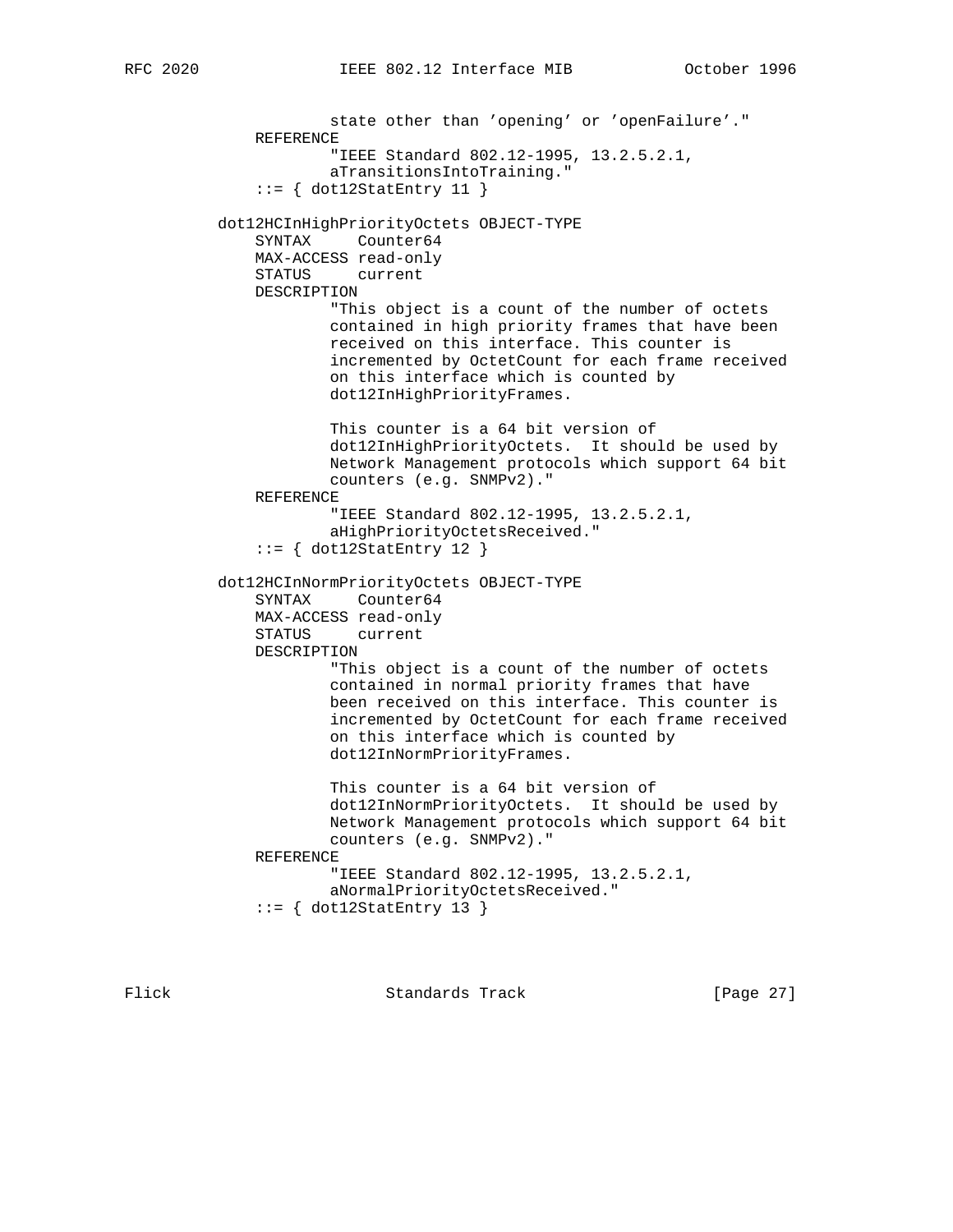```
 dot12HCOutHighPriorityOctets OBJECT-TYPE
     SYNTAX Counter64
     MAX-ACCESS read-only
     STATUS current
     DESCRIPTION
             "This counter is incremented by OctetCount for
            each frame counted by dot12OutHighPriorityFrames.
            This counter is a 64 bit version of
            dot12OutHighPriorityOctets. It should be used by
            Network Management protocols which support 64 bit
            counters (e.g. SNMPv2)."
     REFERENCE
             "IEEE Standard 802.12-1995, 13.2.5.2.1,
             aHighPriorityOctetsTransmitted."
   ::= { dot12StatEntry 14 }
 -- conformance information
dot12Conformance OBJECT IDENTIFIER ::= { dot12MIB 2 }
dot12Compliances OBJECT IDENTIFIER ::= { dot12Conformance 1 }
dot12Groups 0BJECT IDENTIFIER ::= { dot12Conformance 2 }
 -- compliance statements
 dot12Compliance MODULE-COMPLIANCE
     STATUS current
     DESCRIPTION
               "The compliance statement for managed network
               entities that have 802.12 interfaces."
     MODULE -- this module
        MANDATORY-GROUPS { dot12ConfigGroup, dot12StatsGroup }
         OBJECT dot12DesiredFramingType
        MIN-ACCESS read-only
        DESCRIPTION
               "Write access to this object is not required."
        OBJECT dot12DesiredPromiscStatus
        MIN-ACCESS read-only
        DESCRIPTION
               "Write access to this object is not required."
        OBJECT dot12Commands
        MIN-ACCESS read-only
        DESCRIPTION
```
Flick Standards Track [Page 28]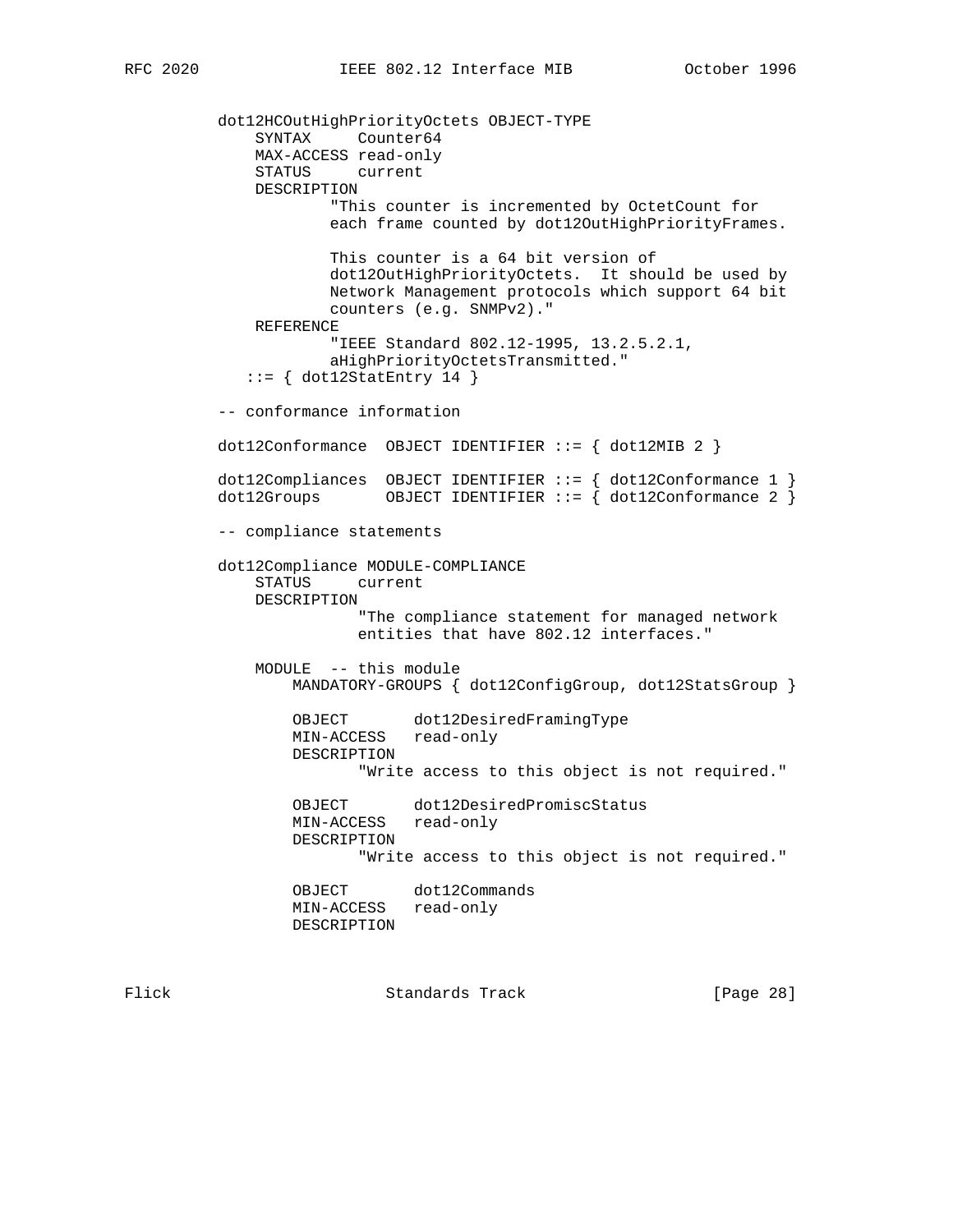"Write access to this object is not required."

 OBJECT dot12ControlMode MIN-ACCESS read-only DESCRIPTION "Write access to this object is not required."  $::= \{ dot12Compliances 1 \}$  -- units of conformance dot12ConfigGroup OBJECT-GROUP OBJECTS { dot12DesiredFramingType, dot12FramingCapability, dot12DesiredPromiscStatus, dot12TrainingVersion, dot12LastTrainingConfig, dot12Commands, dot12Status, dot12CurrentFramingType, dot12ControlMode } STATUS current DESCRIPTION "A collection of objects for managing the status and configuration of IEEE 802.12 interfaces."  $::=$  { dot12Groups 1 } dot12StatsGroup OBJECT-GROUP OBJECTS { dot12InHighPriorityFrames, dot12InHighPriorityOctets, dot12InNormPriorityFrames, dot12InNormPriorityOctets, dot12InIPMErrors, dot12InOversizeFrameErrors, dot12InDataErrors, dot12InNullAddressedFrames, dot12OutHighPriorityFrames, dot12OutHighPriorityOctets, dot12TransitionIntoTrainings, dot12HCInHighPriorityOctets, dot12HCInNormPriorityOctets, dot12HCOutHighPriorityOctets } STATUS current DESCRIPTION "A collection of objects providing statistics for IEEE 802.12 interfaces."  $::=$  { dot12Groups 2 }

END

Flick Standards Track [Page 29]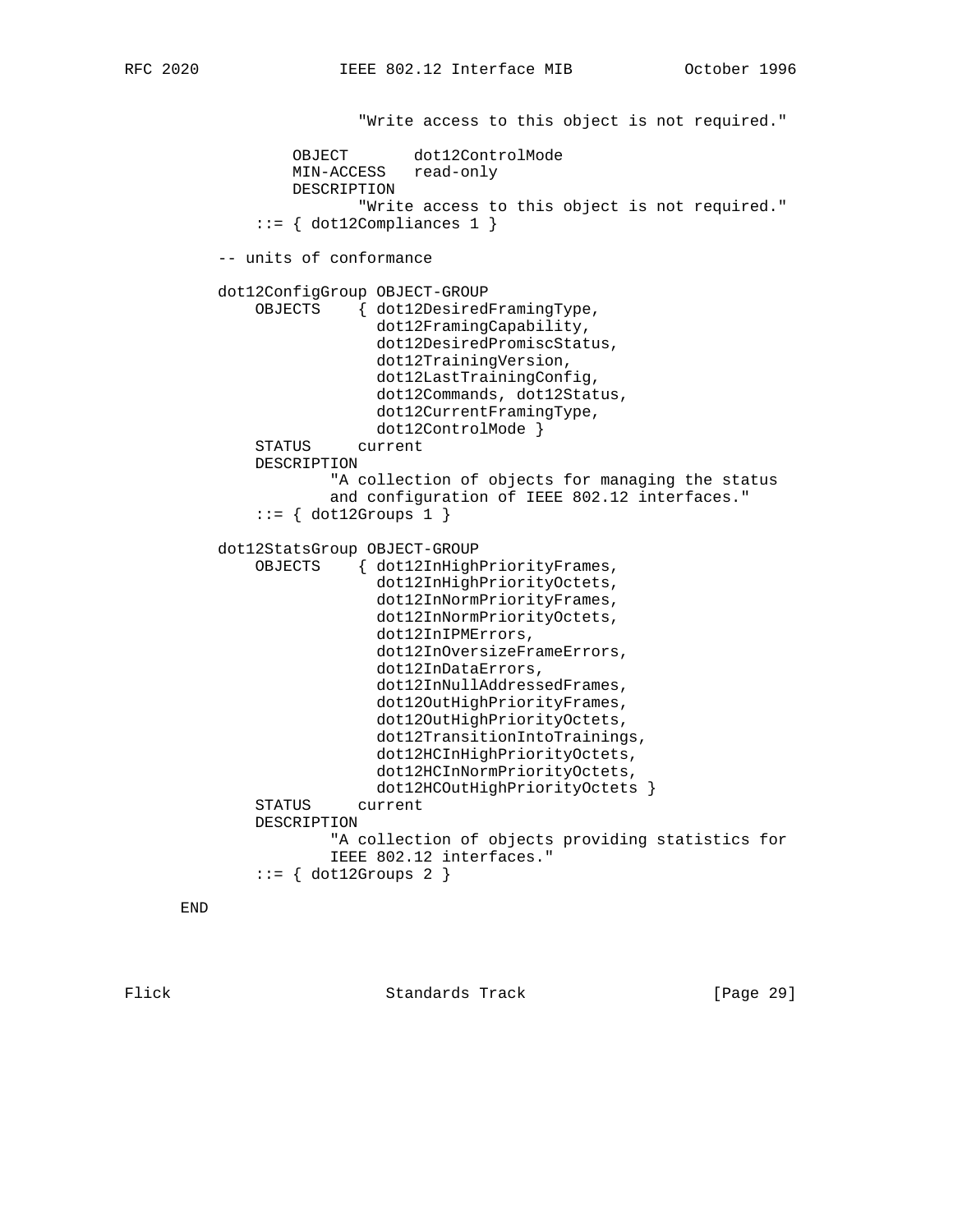#### 5. Acknowledgements

 This document was produced by the IETF 100VG-AnyLAN Working Group. It is based on the work of IEEE 802.12.

- 6. References
	- [1] Information processing systems Open Systems Interconnection Specification of Abstract Syntax Notation One (ASN.1), International Organization for Standardization. International Standard 8824 (December, 1987).
	- [2] SNMPv2 Working Group, Case, J., McCloghrie, K., Rose, M., and S. Waldbusser, "Structure of Management Information for Version 2 of the Simple Network Management Protocol (SNMPv2)", RFC 1902, SNMP Research, Inc., Cisco Systems, Inc., Dover Beach Consulting, Inc., International Network Services, January 1996.
	- [3] SNMPv2 Working Group, Case, J., McCloghrie, K., Rose, M., and S. Waldbusser, "Textual Conventions for Version 2 of the Simple Network Management Protocol (SNMPv2)", RFC 1903, SNMP Research, Inc., Cisco Systems, Inc., Dover Beach Consulting, Inc., International Network Services, January 1996.
	- [4] SNMPv2 Working Group, Case, J., McCloghrie, K., Rose, M., and S. Waldbusser, "Conformance Statements for Version 2 of the Simple Network Management Protocol (SNMPv2)", RFC 1904, SNMP Research, Inc., Cisco Systems, Inc., Dover Beach Consulting, Inc., International Network Services, January 1996.
	- [5] McCloghrie, K., and M. Rose, "Management Information Base for Network Management of TCP/IP-based internets - MIB-II", STD 17, RFC 1213, Hughes LAN Systems, Performance Systems International, March 1991.
	- [6] IEEE, "Demand Priority Access Method, Physical Layer and Repeater Specifications for 100 Mb/s Operation", IEEE Standard 802.12-1995"
	- [7] McCloghrie, K., and Kastenholz, F., "Evolution of the Interfaces Group of MIB-II", RFC 1573, Hughes LAN Systems, FTP Software, January 1994.
	- [8] Kastenholz, F., "Definitions of Managed Objects for the Ethernet-like Interface Types", STD 50, RFC 1643, FTP Software, Inc., July, 1994.

Flick Standards Track [Page 30]